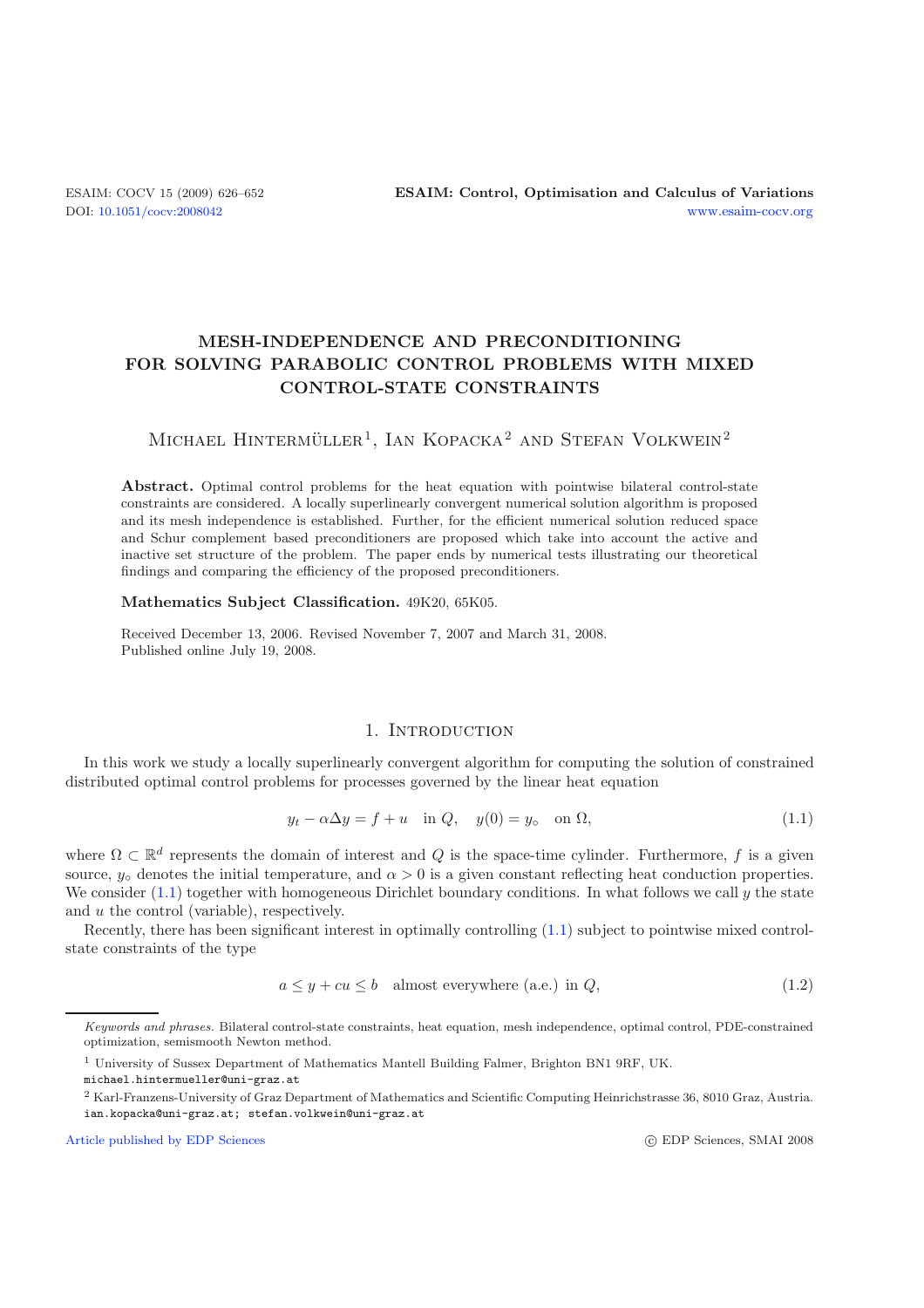where  $a, b \in L^q(Q)$ , for some  $q > 2$  and with  $a < b$ , and  $c \in L^{\infty}(Q)$ , with  $c \geq \varepsilon_c > 0$  a.e. in Q or  $c \leq \varepsilon_c < 0$ a.e. in Q. Mixed control-state constraints are of interest in several respects: (i) They occur in Lavrentiev-type regularized state constrained optimal control problems, where typically  $c \equiv \epsilon > 0$ . In contrast to the measurevaluedness of the Lagrange multiplier associated with pure state constraints (*i.e.*,  $c \equiv 0$  in [\(1.2\)](#page-0-1)), the multiplier pertinent to the mixed control-state constraints enjoys  $L^2(Q)$ -regularity; see, *e.g.*, [\[20\]](#page-26-0). This makes analytical investigations as well as the development of fast numerical solution methods amenable. (ii) On the other hand, mixed control-state constraints may appear in their own right. For instance, for  $c < 0$  [\(1.2\)](#page-0-1) can be interpreted as to restrict the control by some multiple of the state. In thermal processes this might be intended to avoid material tensions due to a significant difference between the state (temperature) and the control (heating or cooling) action.

Based on earlier experience [\[10](#page-26-1)[,12](#page-26-2)[,13\]](#page-26-3), here we propose a primal-dual active set or, equivalently, semismooth Newton method for the numerical solution of the underlying constrained optimal control problems. It turns out that the method converges locally at a superlinear rate in function space as well as in finite dimensions after discretization. In addition we prove that the convergence is mesh-independent. In both cases we extend currently available work for the control of elliptic partial differential equations [\[9](#page-26-4)[,11\]](#page-26-5) to the parabolic case. This is of particular interest with respect to the mesh-independence, since there are no such results available even in the case where the mixed control-state constraints are replaced by the more accessible pointwise control constraints  $a \le u \le b$  a.e. in Q. We emphasize that our findings for the mixed control-state constraints readily carry over to the case of pure control constraints.

As the discretization of time-dependent PDE-constrained optimization problems naturally results in an extremely large scale problem, preconditioned iterative solvers for the resulting subsystems have to be employed. For research papers on reliable preconditioning in (unconstrained) optimal control of PDEs we refer to, *e.g.*, [\[2](#page-25-0)[–4\]](#page-25-1). The literature on preconditioning techniques in the case of additional inequality constraints and, in particular, in connection with active set solvers is relatively scarce. Therefore, another goal of the present work is to introduce a preconditioning technique which is tailored to the active respectively inactive set structure of our solver and, hence, is able to handle additional pointwise inequality constraints efficiently.

The subsequent sections are organized as follows. In Section [2](#page-1-0) we introduce the optimal control problem under consideration and present first-order necessary and sufficient optimality conditions. Section [3](#page-5-0) is devoted to the development and convergence analysis of our solution algorithms. Then, in Section [4,](#page-9-0) we prove mesh independence of our method. Finally, numerical examples illustrating the efficient performance of our solver are discussed in Section [5.](#page-15-0) This section also contains an investigation of appropriate preconditioners for the iterative solvers considered.

### 2. The optimal control problem

<span id="page-1-0"></span>In this section we formulate the optimal control problem with mixed pointwise control-state constraints and review first-order necessary optimality conditions.

### 2.1. **The constrained optimal control problem**

Suppose that  $\Omega$  is an open and bounded subset of  $\mathbb{R}^d$ ,  $d \in \{2,3\}$ , with Lipschitz boundary  $\Gamma = \partial \Omega$ . For  $T > 0$ we set  $Q = (0, T) \times \Omega$  and  $\Sigma = (0, T) \times \Gamma$ . Moreover, by  $L^2(0, T; H_0^1(\Omega))$  we denote the space of (equivalence classes) of measurable abstract functions  $\varphi : [0, T] \to H_0^1(\Omega)$ , which are square integrable, *i.e.*,

$$
\int_0^T \|\varphi(t)\|_{H_0^1(\Omega)}^2 \, \mathrm{d}t < \infty.
$$

For the definition of Sobolev spaces we refer the reader, *e.g.*, to [\[1](#page-25-2)[,6\]](#page-25-3). In particular,  $H^{-1}(\Omega)$  stands for the dual space of  $H_0^1(\Omega)$ . Note that the space  $H_0^1(\Omega)$  is continuously embedded in  $L^6(\Omega)$  for spatial dimension  $d \leq 3$ . When t is fixed, the expression  $\varphi(t)$  stands for the function  $\varphi(t, \cdot)$  considered as a function in  $\Omega$  only.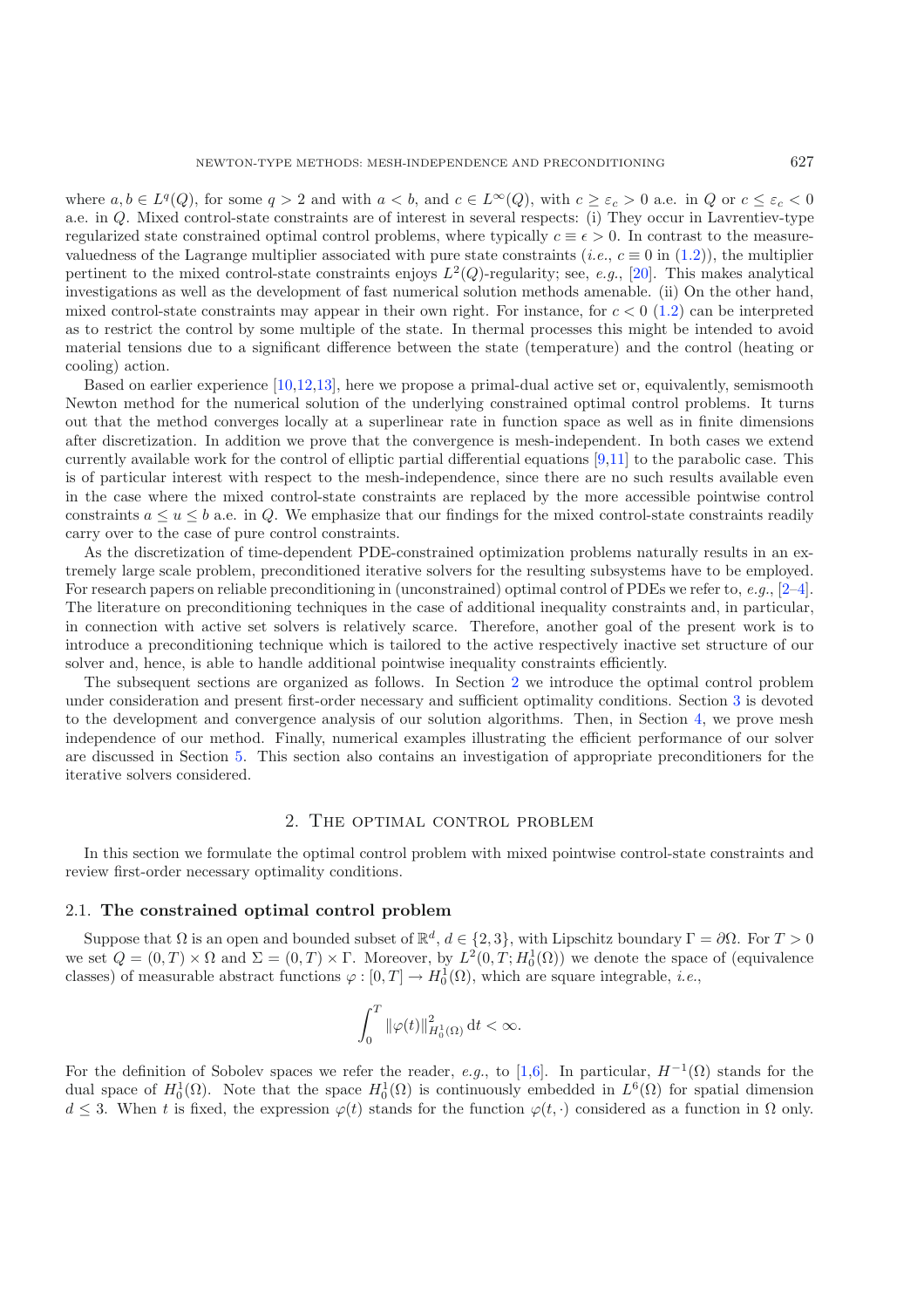Recall that

$$
W(0,T) = \left\{ \varphi \in L^2(0,T;H_0^1(\Omega)) : \varphi_t \in L^2(0,T;H^{-1}(\Omega)) \right\}
$$

is a Hilbert space supplied with its common inner product; see [\[5](#page-25-4)], p. 473, for instance. Since  $H_0^1(\Omega)$  is continuously embedded in  $L^{r(d)}(\Omega)$  with  $r(1) \in [2, +\infty]$ ,  $r(2) \in [2, +\infty)$  and  $r(d) \in [2, 2d/(d-2)]$  for all  $d \geq 3$ , we have that  $W(0,T)$  is continuously embedded in  $L^2(0,T;L^{r(d)}(\Omega))$ . Further, it is well-known that  $W(0,T)$  is continuously embedded in  $C([0, T]; L^2(\Omega))$ ; see [\[21\]](#page-26-6), Theorem 3.10. Notice that  $L^2(0, T; L^2(\Omega))$  can be identified with  $L^2(Q)$ . By Aubin's lemma [\[18](#page-26-7)],  $W(0,T)$  is compactly embedded into  $L^2(Q)$ . Moreover, it follows from

<span id="page-2-0"></span>
$$
\int_0^T \int_{\Omega} |\varphi(t, \mathbf{x})|^3 \, \mathrm{d}\mathbf{x} \mathrm{d}t \leq \int_0^T \left( \int_{\Omega} |\varphi(t, \mathbf{x})|^2 \, \mathrm{d}\mathbf{x} \right)^{1/2} \left( \int_{\Omega} |\varphi(t, \mathbf{x})|^4 \, \mathrm{d}\mathbf{x} \right)^{1/2} \mathrm{d}t
$$

$$
= \int_0^T \|\varphi(t)\|_{L^2(\Omega)} \|\varphi(t)\|_{L^4(\Omega)}^2 \, \mathrm{d}t
$$

$$
\leq \|\varphi\|_{C([0, T]; L^2(\Omega))} \|\varphi\|_{L^2(0, T; L^4(\Omega))}^2
$$

for any  $\varphi \in W(0,T)$  that  $W(0,T)$  is continuously embedded into  $L^3(Q)$  for spatial dimension  $d \leq 3$ .

We consider a distributed optimal control problem for the heat equation with mixed pointwise control-state constraints. The goal is to minimize the cost function  $J: W(0,T) \times L^2(Q) \to [0,\infty)$  given by

<span id="page-2-1"></span>
$$
J(y, u) = \frac{1}{2} \int_0^T \int_{\Omega} \alpha_Q |y - z_Q|^2 \, \mathrm{d}x \mathrm{d}t + \frac{1}{2} \int_{\Omega} \alpha_Q |y(T) - z_\Omega|^2 \, \mathrm{d}x + \frac{\kappa}{2} \int_0^T \int_{\Omega} |u - u_d|^2 \, \mathrm{d}x \mathrm{d}t,
$$
\n(2.1)

where the state  $y$  and the control  $u$  are coupled by the linear boundary value problem

$$
y_t(t, \mathbf{x}) - \alpha \Delta y(t, \mathbf{x}) = f(t, \mathbf{x}) + u(t, \mathbf{x})
$$
 for almost all  $(t, \mathbf{x}) \in Q$ , (2.2a)

$$
y(t, \mathbf{s}) = 0
$$
 for almost all  $(t, \mathbf{s}) \in \Sigma$ , (2.2b)

$$
y(0, \mathbf{x}) = y_0(\mathbf{x})
$$
 for almost all  $\mathbf{x} \in \Omega$ . (2.2c)

In [\(2.1\)](#page-2-0) we assume that  $\alpha_Q$  and  $\alpha_{\Omega}$  are non-negative weights satisfying  $\alpha_Q \in L^{\infty}(Q)$  and  $\alpha_{\Omega} \in L^{\infty}(\Omega)$ , respectively. The desired states  $z_Q \in L^2(Q)$ ,  $z_\Omega \in L^2(\Omega)$  and the nominal control  $u_d \in L^3(Q)$  are given, and  $\kappa > 0$  denotes a regularization parameter. For the data in [\(2.2\)](#page-2-1) we suppose that the inhomogeneity f belongs to  $L^2(0,T;H^{-1}(\Omega))$ ,  $\alpha>0$  holds true, and the initial state satisfies  $y_0 \in L^2(\Omega)$ . It is well-known that for any  $u \in L^2(Q)$  there exists a unique solution  $y \in W(0,T)$  of the state equation [\(2.2\)](#page-2-1). Moreover, the mapping  $u \mapsto y(u)$  is continuous from  $L^2(Q)$  to  $W(0,T)$ ; see [\[14](#page-26-8)[,21](#page-26-6)]. If, in addition,  $y_0 \in H_0^1(\Omega)$ ,  $f \in L^2(Q)$  hold and  $\Omega$ is sufficiently smooth (*e.g.*,  $\Omega$  is convex with Lipschitz-continuous boundary), then the state y belongs even to  $L^2(0,T;H^2(\Omega)\cap H_0^1(\Omega))\cap H^1(0,T;L^2(\Omega)).$ 

We also impose bilateral pointwise control-state constraints. For that purpose let  $a, b \in L^3(Q)$  be given lower and upper bounds, respectively. Moreover, let  $c \in L^{\infty}(Q)$  satisfy  $c \geq \varepsilon_c > 0$  (or  $c \leq \varepsilon_c < 0$ ) for almost all (f.a.a.)  $(t, \mathbf{x}) \in Q$ . We define the two Banach spaces

$$
X = W(0,T) \times L^{2}(Q), \quad Y = L^{2}(0,T;H_{0}^{1}(\Omega)),
$$

and denote the common compact embedding operators by  $i: W(0,T) \to L^2(Q)$  and  $j: L^2(Q) \to Y'$ . Then admissible state-control pairs  $(y, u)$  are required to belong to the closed convex set

$$
X_{\text{ad}} = \{(y, u) \in X \mid a \leq iy + cu \leq b \text{ a.e. in } Q\}.
$$
 (2.3)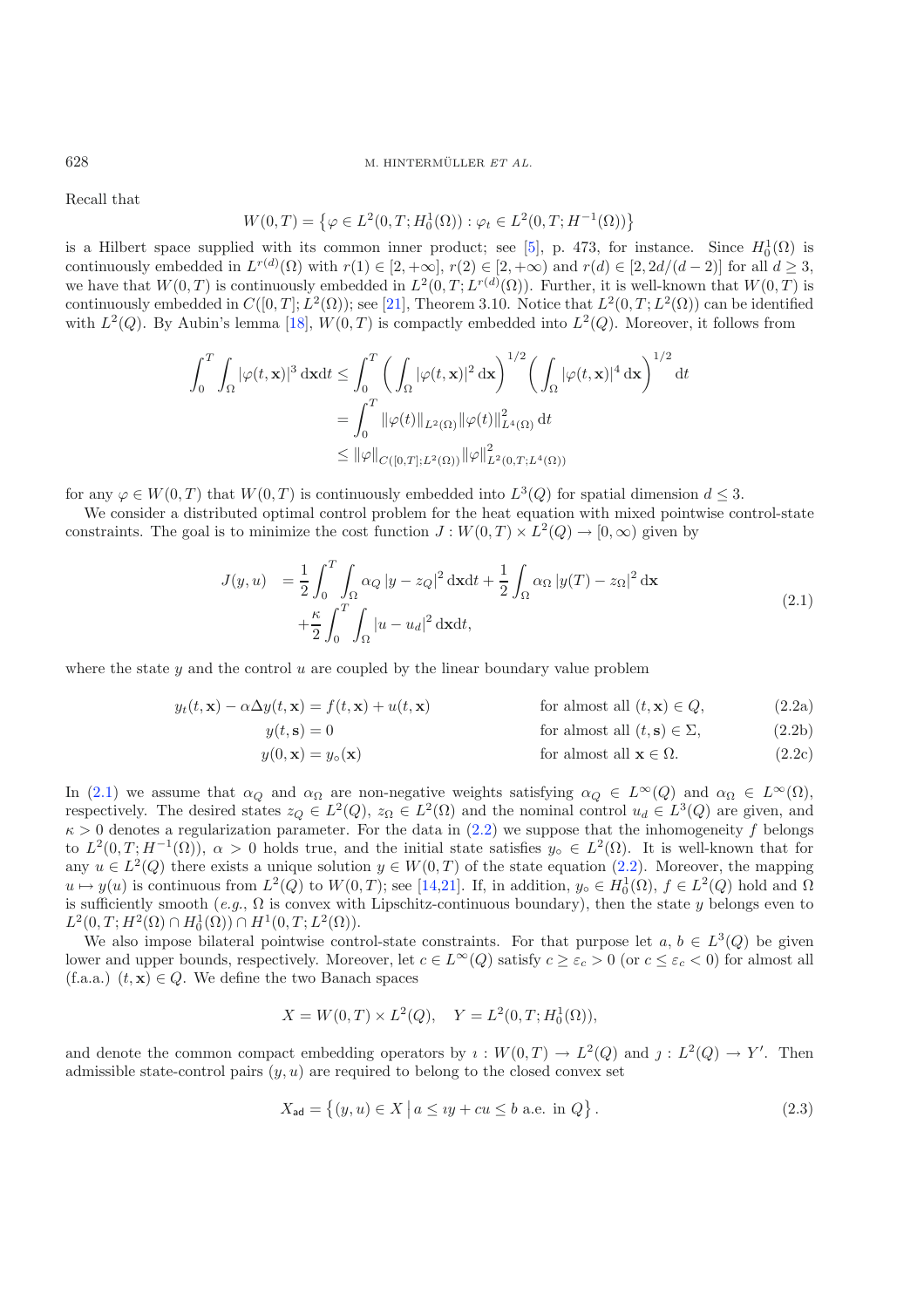$$
\langle e(y, u), \varphi \rangle_{Y', Y} = \int_0^T \langle y_t(t) - f(t), \varphi(t) \rangle_{H^{-1}(\Omega), H_0^1(\Omega)} \mathrm{d}t + \int_{\Omega} \alpha \nabla y \cdot \nabla \varphi - u \varphi \, \mathrm{d}x \mathrm{d}t
$$

for  $(y, u) \in X$  and  $\varphi \in Y$ , where the dual Y' of Y is identified with  $L^2(0,T; H^{-1}(\Omega))$ , and  $\langle \cdot, \cdot \rangle_{H^{-1}(\Omega), H_0^1(\Omega)}$ denotes the duality pairing between  $H_0^1(\Omega)$  and its dual  $H^{-1}(\Omega)$ . The feasible set is given by

$$
\Phi(\mathbf{P}) = \{ x = (y, u) \in X_{ad} \mid e(x) = 0 \text{ in } Y' \text{ and } y(0) = y_{o} \text{ in } L^{2}(\Omega) \}.
$$

Throughout the paper we assume that  $\Phi(\mathbf{P}) \neq \emptyset$  $\Phi(\mathbf{P}) \neq \emptyset$  $\Phi(\mathbf{P}) \neq \emptyset$ .

Our infinite dimensional optimal control problem now reads

<span id="page-3-4"></span><span id="page-3-3"></span><span id="page-3-2"></span><span id="page-3-1"></span><span id="page-3-0"></span>
$$
\min J(x) \quad \text{subject to (s.t.)} \quad x \in \Phi(\mathbf{P}).\tag{P}
$$

Since  $\Phi(\mathbf{P}) \neq \emptyset$  $\Phi(\mathbf{P}) \neq \emptyset$  $\Phi(\mathbf{P}) \neq \emptyset$  by assumption, there exists a unique solution  $x^* = (y^*, u^*)$  of  $(\mathbf{P})$ . The uniqueness follows from the strict convexity properties of the objective functional. If  $y_0 \in H_0^1(\Omega)$  and  $f \in L^2(Q)$  hold, then  $y^* \in L^2(0,T;H^2(\Omega) \cap H_0^1(\Omega)) \cap H^1(0,T;L^2(\Omega)).$ 

The first-order optimality conditions of (**[P](#page-3-0)**) are stated in the next theorem.

**Theorem 2.1.** *Suppose that*  $\Phi(\mathbf{P}) \neq \emptyset$  $\Phi(\mathbf{P}) \neq \emptyset$  $\Phi(\mathbf{P}) \neq \emptyset$  *and that*  $x^* = (y^*, u^*) \in \Phi(\mathbf{P})$  *is the solution of*  $(\mathbf{P})$ *. Then there exists a unique Lagrange multiplier pair*  $(p^*, \lambda^*) \in W(0,T) \times L^2(Q)$  *satisfying, together with*  $(y^*, u^*)$ *, the dual system (here written in its strong form)*

$$
-p_t^* - \alpha \Delta p^* + \lambda^* = -\alpha_Q(y^* - z_Q) \qquad \qquad \text{in } Q,\tag{2.4a}
$$

p<sup>∗</sup> = 0 *on* Σ, (2.4b)

$$
p^*(T) = -\alpha_{\Omega}(y^*(T) - z_{\Omega}) \qquad \qquad \text{in } \Omega, \qquad (2.4c)
$$

$$
\kappa(u^* - u_d) - p^* + c\lambda^* = 0 \qquad \qquad \text{in } Q,\tag{2.4d}
$$

$$
\lambda^* = \max(0, \lambda^* + \sigma(y^* + cu^* - b)) + \min(0, \lambda^* + \sigma(y^* + cu^* - a)) \qquad on \ Q, \tag{2.4e}
$$

*where*  $\sigma$  *is an arbitrary function in*  $L^{\infty}(Q)$  *with*  $\sigma(t, \mathbf{x}) \geq \sigma > 0$  *f.a.a.*  $(t, \mathbf{x}) \in Q$ . In [\(2.4e\)](#page-3-1) *the* min- and max*-operations are interpreted in the pointwise almost everywhere sense.*

*Proof.* The proof follows from arguments analogous to those given in [9], Section 2. 
$$
\Box
$$

Note that [\(2.4e\)](#page-3-1) is a nonlinear complementarity problem (NCP) function based reformulation of the complementarity systems

$$
\lambda_a^* \ge 0, \quad a - y^* - cu^* \le 0, \quad \lambda_a^*(a - y^* - cu^*) = 0, \quad \text{a.e. in } Q,\tag{2.5}
$$

$$
\lambda_b^* \ge 0, \quad y^* + cu^* - b \le 0, \quad \lambda_b^*(y^* + cu^* - b) = 0, \quad \text{a.e. in } Q,\tag{2.6}
$$

with  $\lambda^* = \lambda_b^* - \lambda_a^*$ .

### <span id="page-3-5"></span>2.2. **The reduced optimal control problem**

Since, for any  $u \in L^2(Q)$ , there exists a unique solution  $y = y(u) \in W(0,T)$  of the state equation [\(2.2\)](#page-2-1), we can define the bounded and affine linear solution operator

$$
S: L2(Q) \to W(0,T), \quad u \mapsto \mathcal{A}^{-1}(f+yu),
$$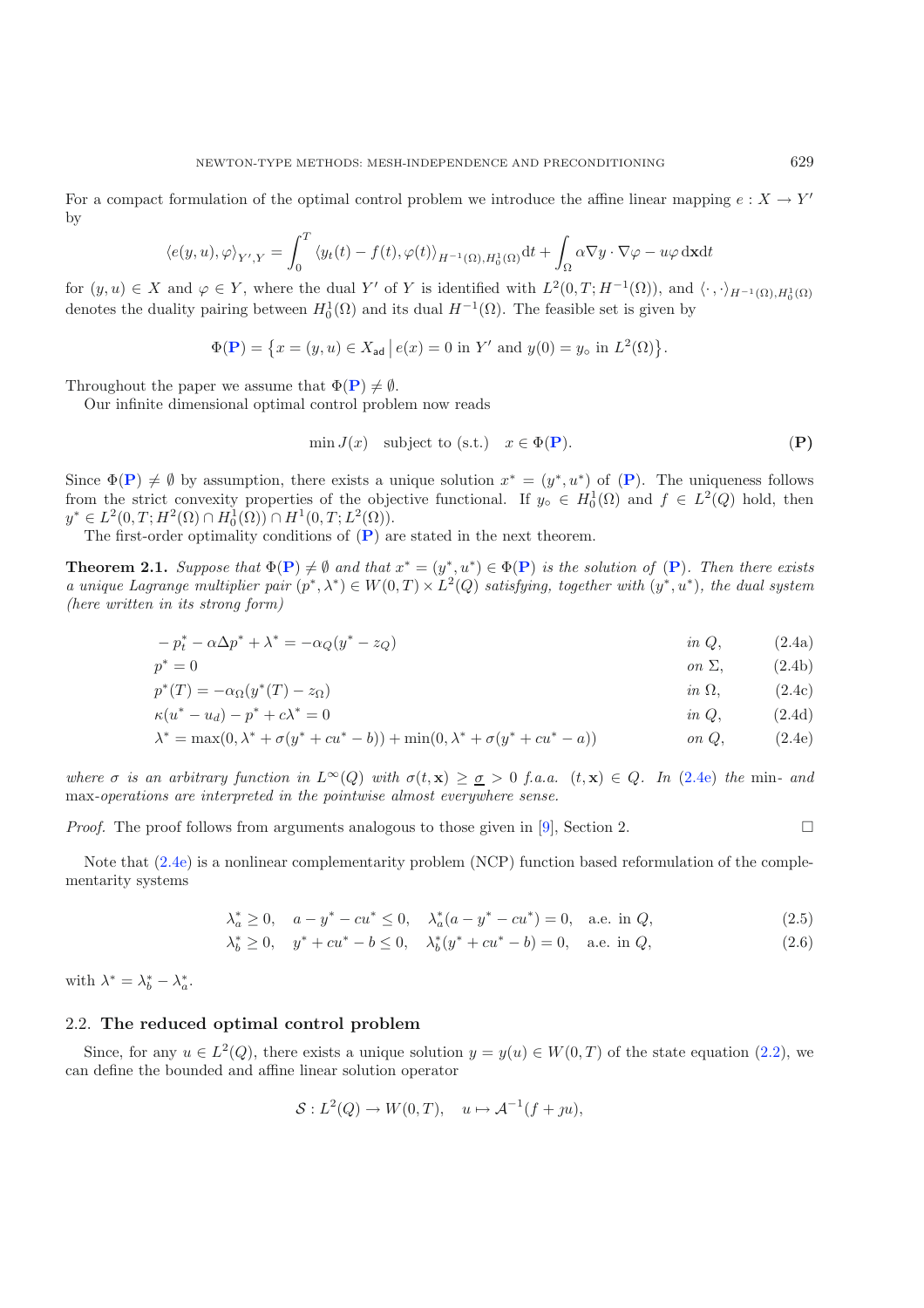where  $\mathcal{A} = (\frac{\partial}{\partial t} - \alpha \Delta) : W(0, T) \to Y'$  is linear and bounded. For later use, let  $\mathcal{A}^*$  denote the adjoint operator of A. Next we introduce the so-called reduced cost functional

$$
\hat{J}(u) = J(\mathcal{S}(u), u).
$$

Further, we define the set of admissible controls

$$
U_{\text{ad}} = \{ u \in L^2(Q) \, \big| \, a \leq \iota \mathcal{S}(u) + cu \leq b \text{ a.e. in } Q \},
$$

<span id="page-4-0"></span>which has the following properties.

**Proposition 2.2.** *The set*  $U_{ad}$  *is convex, closed and bounded in*  $L^2(Q)$ *.* 

*Proof.* Closedness and convexity follow immediately. Therefore, we only focus on the boundedness of  $U_{ad}$ . Since  $y = S(u)$ , *i.e.*,  $Ay = f + ju$ , we have  $a \leq iy + cu \leq b$  a.e. in Q. Setting  $v := iy + cu$  we obtain

<span id="page-4-1"></span>
$$
(A + pc^{-1}i \operatorname{id}) y = f + pc^{-1}v
$$
 and  $a \le v \le b$  a.e. in Q.

From this we infer

$$
\frac{\|y\|_{L^2(Q)}^2}{\|c\|_{L^\infty(Q)}}\leq \frac{1}{2}\|y_\diamond\|_{L^2(\Omega)}^2+\left(\|f\|_{L^2(Q)}+|\epsilon_c|^{-1}\max(\|a\|_{L^2(Q)},\|b\|_{L^2(Q)})\right)\|y\|_{L^2(Q)}.
$$

Hence, y is bounded in  $L^2(Q)$ . Since  $c \in L^{\infty}(Q)$  with  $|c| \geq \epsilon_c > 0$  a.e. in Q, we infer that u is bounded in  $L^2(Q)$ . This proves the assertion.  $\square$ 

**Remark 2.3.** In the context of Lavrentiev-type regularization of state constrained optimal control problems one is interested in setting  $c \equiv \epsilon_n > 0$  and studying  $\epsilon_n \downarrow 0$ . In this case, our arguments in the proof of Proposition [2.2](#page-4-0) yield the boundedness of  $y = y_{\epsilon_n}$  in  $L^2(Q)$  uniformly with respect to  $\epsilon_n$ .

Problem (**[P](#page-3-0)**) can be equivalently expressed as

$$
\min \hat{J}(u) \quad \text{s.t.} \quad u \in U_{\text{ad}}.\tag{P}
$$

For accessing the gradient of  $\hat{J}$  we have to guarantee differentiability of S. As in [\[21](#page-26-6)], one argues that S is continuously differentiable as a mapping from  $L^2(Q)$  to  $W(0,T)$ . The action of the derivative  $\mathcal{S}'(u)$  (we also write  $y'(u)$  on some  $v \in L^2(Q)$ , *i.e.*,  $S'(u)v = w$ , is characterized by the solution w of the initial-boundary value problem

$$
w_t - \alpha \Delta w = yv \qquad \text{in } Q,
$$
  
\n
$$
w = 0 \qquad \text{on } \Sigma,
$$
  
\n
$$
w(0) = 0 \qquad \text{in } \Omega.
$$
\n(2.7)

Considering the adjoint equations  $(2.4a)-(2.4c)$  $(2.4a)-(2.4c)$  $(2.4a)-(2.4c)$  with  $y = y(u)$ , we find that the adjoint state depends on u and  $\lambda$ , *i.e.*,  $p = p(u, \lambda)$ . Similarly, we obtain the differentiability of the adjoint state  $p(u, \lambda)$  considered as a function of u and  $\lambda$ .

The derivative of  $\hat{J}$  at a point  $u \in L^2(Q)$  is represented by

$$
\hat{J}'(u) = \mathcal{S}'(u)^* \frac{\partial J(\mathcal{S}(u), u)}{\partial y} + \frac{\partial J(\mathcal{S}(u), u)}{\partial u} = -\mathfrak{p}(u) + \kappa(u - u_d) \quad \text{in } Q,
$$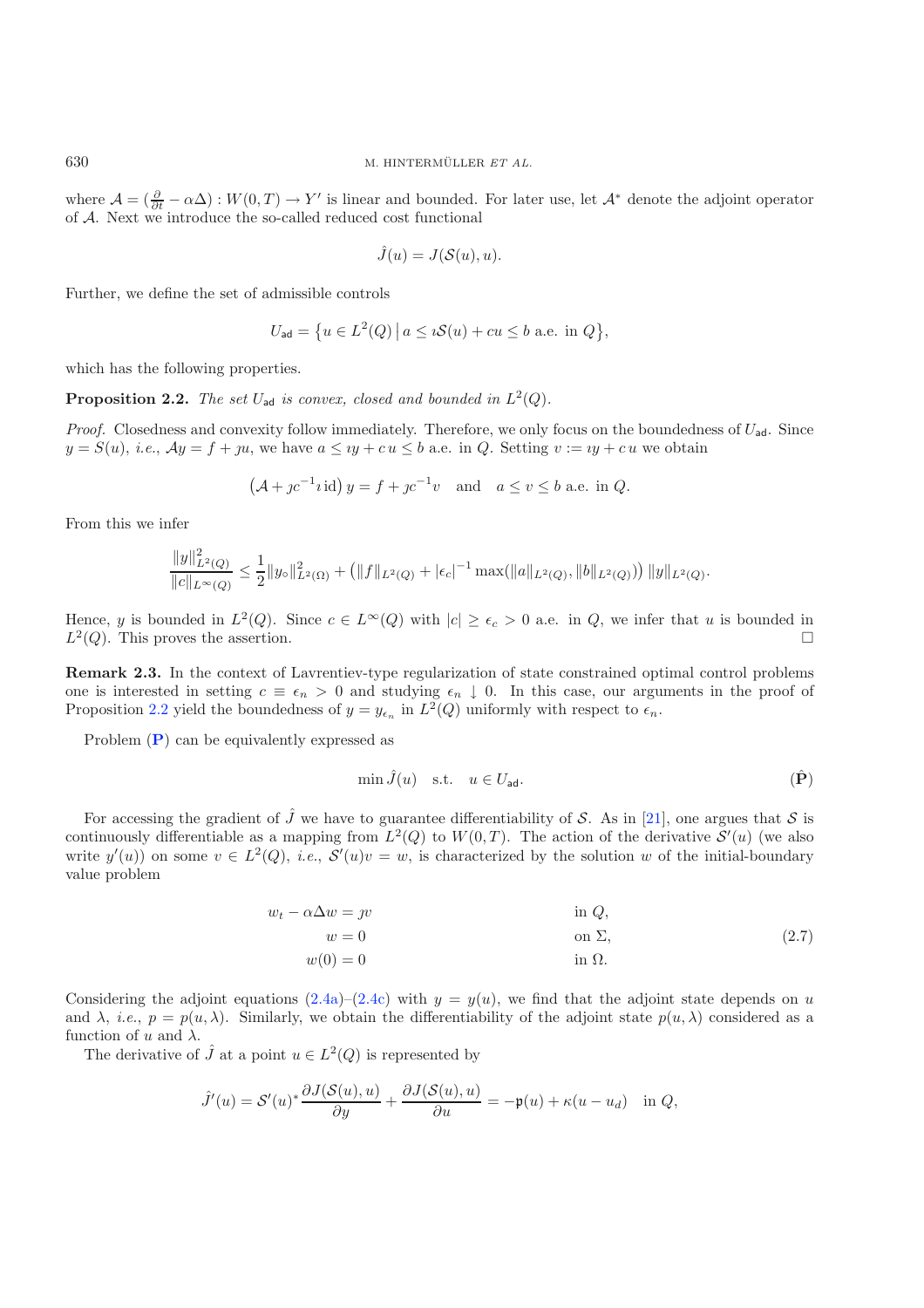<span id="page-5-1"></span>where  $p(u)$  solves the equation

$$
-p_t - \alpha \Delta p = \alpha_Q (z_Q - y(u))
$$
in *Q*,  

$$
p = 0
$$
on  $\Sigma$ ,

<span id="page-5-3"></span>
$$
p(T) = \alpha_{\Omega}(z_{\Omega} - y(u)(T))
$$
 in  $\Omega$ .

The first-order necessary optimality condition of  $(P)$  $(P)$  $(P)$  is given by the variational inequality

<span id="page-5-4"></span>
$$
\langle \hat{J}'(u^*), u - u^* \rangle_{L^2(Q)} \ge 0 \quad \text{for all } u \in U_{\text{ad}}.
$$

This is equivalent to

<span id="page-5-6"></span>
$$
\kappa(u^* - u_d) - p^* + c\lambda^* = 0,\tag{2.8a}
$$

$$
\lambda^* = \max(0, \lambda^* + \sigma(y(u^*) + cu^* - b)) + \min(0, \lambda^* + \sigma(y(u^*) + cu^* - a))
$$
\n(2.8b)

<span id="page-5-2"></span>in Q for some arbitrarily fixed, positive  $\sigma \in L^{\infty}(Q)$ , and with  $p^* = p(u^*)$  solving  $(2.4a)-(2.4c)$  $(2.4a)-(2.4c)$  $(2.4a)-(2.4c)$ . Thus, the first-order necessary optimality conditions for  $(\hat{P})$  $(\hat{P})$  $(\hat{P})$  are given by  $(2.8)$  together with  $(2.4a)-(2.4c)$  $(2.4a)-(2.4c)$  $(2.4a)-(2.4c)$ .

To express  $(\hat{\mathbf{P}})$  $(\hat{\mathbf{P}})$  $(\hat{\mathbf{P}})$  as a bilateral control constrained problem we set  $\tilde{a} = a - i_3 \mathcal{A}^{-1} f$ ,  $\tilde{b} = b - i_3 \mathcal{A}^{-1} f$ , with  $i_3$ denoting the continuous embedding operator from  $W(0,T)$  into  $L^3(Q)$  for  $d \leq 3$ . Moreover, we define the linear and bounded operators  $\mathcal{T} = i \mathcal{A}^{-1} j : L^2(Q) \to L^2(Q)$  and  $\mathcal{F} = \mathcal{T} + c$  id :  $L^2(Q) \to L^2(Q)$ . By assumption  $c \neq 0$ is satisfied. Since *i* is compact and j as well as  $A^{-1}$  are continuous, the operator T is compact. If

$$
- c \text{ is no eigenvalue of } \mathcal{T},\tag{2.9}
$$

we infer from the Fredholm theory that the linear operator  $\mathcal F$  admits a (unique) inverse. Thus,  $(\hat P)$  $(\hat P)$  $(\hat P)$  can be expressed equivalently as a bilaterally control constrained problem for the new control variable  $v := \mathcal{F}u$ 

$$
\min \tilde{J}(v) \quad \text{s.t.} \quad v \in V_{\text{ad}} = \left\{ v \in L^2(Q) \, \middle| \, \tilde{a} \le v \le \tilde{b} \text{ a.e. in } Q \right\},\tag{\tilde{P}}
$$

with  $\tilde{J} = \hat{J} \circ \mathcal{F}^{-1}$ . Notice that  $(\tilde{P})$  $(\tilde{P})$  $(\tilde{P})$  is a minimization problem with bilateral control constraints, but with no equality constraints. Of course,  $v^* = \mathcal{F}u^*$  is the solution of  $(\tilde{P})$  $(\tilde{P})$  $(\tilde{P})$ . We will make use of  $(\tilde{P})$  when establishing a mesh-independence principle of our algorithm in Section [4.](#page-9-0)

**Remark 2.4.** Note that the smoothness of the bounds  $\tilde{a}$  and  $\tilde{b}$  depends on the smoothness of a, b and  $\mathcal{A}^{-1}f$ . In particular, if a and b are constant and  $f \equiv 0$  holds, (**[P](#page-5-2)**) is an optimal control problem with constant box constraints. On the other hand, higher regularity properties can be ensured by proper assumptions on  $a, b$ and f. In our numerical test examples carried out in Section [5](#page-15-0) we have  $\tilde{a}, \tilde{b} \in C(\overline{\Omega}) \cap C^{\infty}(\Omega)$ .

<span id="page-5-5"></span>In order to ease the notation, in what follows we frequently neglect the embedding operators.

### 3. The semismooth Newton method

<span id="page-5-0"></span>In this section, to solve (**[P](#page-3-0)**) numerically a Newton-type algorithm is applied to the first-order necessary optimality conditions of  $(\hat{P})$  $(\hat{P})$  $(\hat{P})$ . For the generalized (Newton) differentiation of the min- and max-operators in function space we rely on the following definition which is due to [\[12\]](#page-26-2).

**Definition 3.1.** Let V, W be two Banach spaces,  $S \subset V$  a non-empty open set,  $F : S \to W$  a given mapping, and  $v^* \in S$ . If there exists a neighborhood  $N(v^*) \subset S$  and a family of mappings  $G: N(v^*) \to L(V,W)$  such that

$$
\lim_{\|v\|_{V}\downarrow 0} \frac{1}{\|v\|_{V}} \|F(v^* + v) - F(v^*) - G(v^* + v)v\|_{W} = 0,
$$
\n(3.1)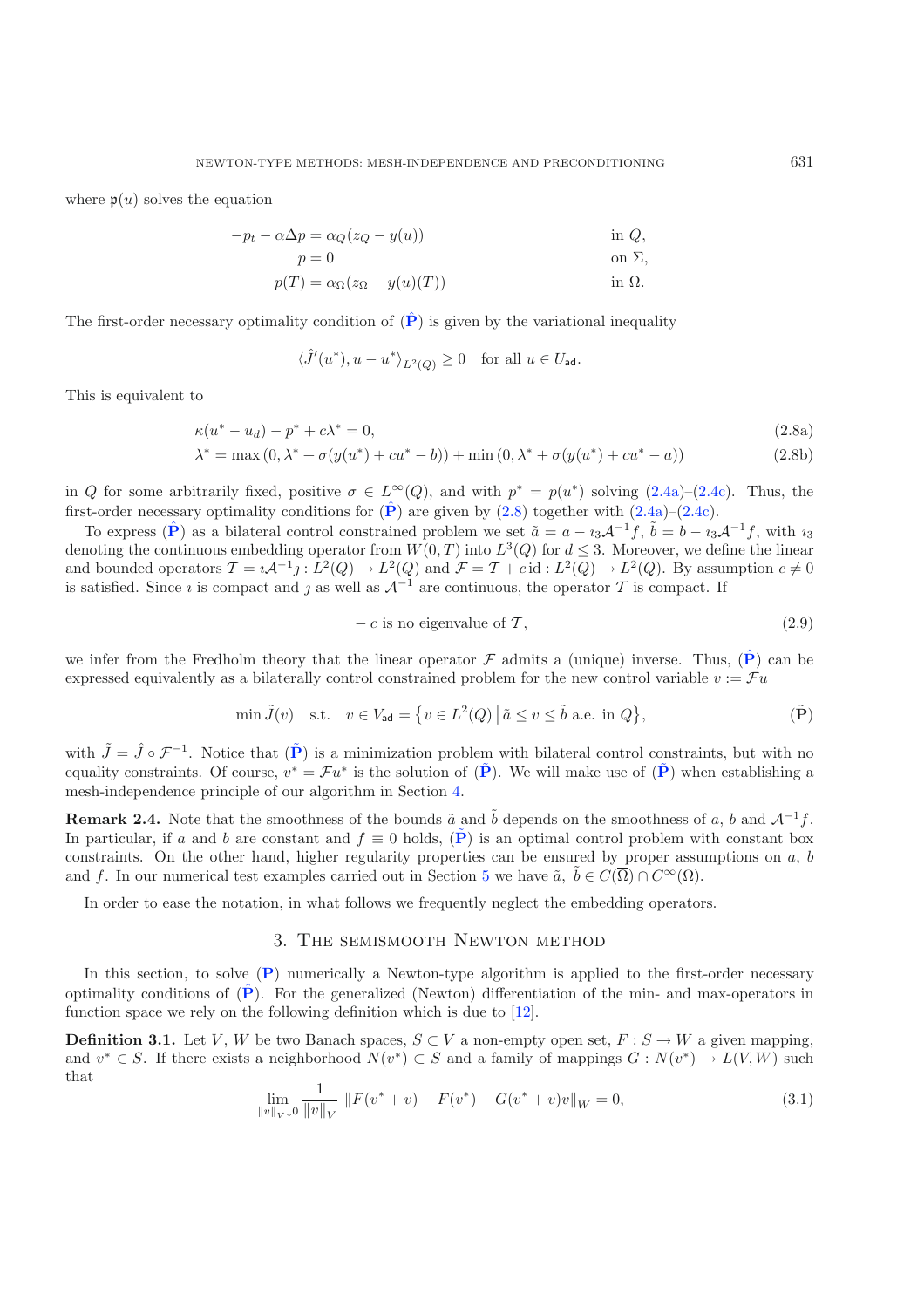then F is called *Newton-differentiable at*  $v^*$ , and  $G(v^*)$  is said to be a *generalized derivative (or Newton map) for*  $F$  *at*  $v^*$ .

<span id="page-6-1"></span>Here,  $L(V, W)$  denotes the Banach space of all bounded and linear operators from V to W endowed with the common norm. Moreover, we write  $L(V) = L(V, V)$ .

**Remark 3.2.** The function max :  $L^p(Q) \to L^s(Q)$  is Newton differentiable for  $1 \leq s \leq p \leq \infty$  (see [\[12](#page-26-2)]). If  $F: L^r(Q) \to L^p(Q)$  is Fréchet differentiable for some  $1 \leq r \leq \infty$ , then the function

<span id="page-6-6"></span>
$$
(t, \mathbf{x}) \mapsto \chi_A(t, \mathbf{x}) \cdot \nabla F(u(t, \mathbf{x})), \quad (t, \mathbf{x}) \in Q,
$$
\n(3.2)

is a generalized derivative of  $max(0, F(\cdot)) : L^r(Q) \to L^s(Q)$ . Here,  $\chi_A$  denotes the characteristic function of the set  $A \subset Q$ , where  $F(u(\cdot))$  is positive, *i.e.*,  $\chi_A(t, \mathbf{x}) = 1$  if  $F(u(t, \mathbf{x})) > 0$  and  $\chi_A(t, \mathbf{x}) = 0$  otherwise. From  $\min(0, F(\cdot)) = -\max(0, -F(\cdot))$ , we see that an analogous differentiation formula holds true for the min-function.

<span id="page-6-0"></span>Next observe that  $(2.8a)$  in  $(2.4a)$ – $(2.4c)$  with  $y^* = y(u^*)$  yields

$$
(\mathcal{A}^* + c^{-1} \mathrm{id}) p^* = \alpha_Q (z_Q - y(u^*)) + \kappa c^{-1} (u^* - u_d). \tag{3.3}
$$

Consequently, assuming that

$$
-c^{-1}
$$
 is no eigenvalue of  $\mathcal{A}^*$ , (3.4)

<span id="page-6-4"></span>we have  $p^* = p(u^*) \in Y$  uniquely. Parabolic regularity results yield  $p(u^*) \in W(0,T)$ . This relation holds true whenever  $y = y(u)$  in the right hand side of the adjoint system and  $\kappa(u - u_d) - p + c\lambda = 0$  on  $\Sigma$ . Further we conclude  $\lambda = \lambda(u)$ .

Choosing  $\sigma = \kappa/c^2 \in L^{\infty}(Q)$  with  $\sigma \ge \kappa/\varepsilon_c^2 > 0$  in  $(2.8b)$  and taking into account  $(2.8a)$ , we obtain

<span id="page-6-2"></span>
$$
c^{-1} \left( \kappa (u_d - u^*) + p^*(u^*) \right) - \max \left( 0, c^{-1} (\kappa u_d + p^*(u^*)) + \kappa c^{-2} (y(u^*) - b) \right)
$$
  
- \min \left( 0, c^{-1} (\kappa u\_d + p^\*(u^\*)) + \kappa c^{-2} (y(u^\*) - a) \right) = 0. (3.5)

Thus, we introduce the mapping  $F: L^2(Q) \to L^2(Q)$  by

$$
F(u) = c^{-1} \left( \kappa (u_d - u) + p(u) \right) - \max \left( 0, c^{-1} (\kappa u_d + p(u)) + \kappa c^{-2} (y(u) - b) \right) - \min \left( 0, c^{-1} (\kappa u_d + p(u)) + \kappa c^{-2} (y(u) - a) \right).
$$
 (3.6)

<span id="page-6-3"></span>Then, [\(3.5\)](#page-6-0) becomes the nonsmooth operator equation

$$
F(u^*) = 0 \quad \text{in } L^2(Q). \tag{3.7}
$$

Now suppose  $\bar{u} \in L^2(Q)$  is some given approximation of  $u^*$ . Then, since  $y(\bar{u})$  as well as  $p(\bar{u})$  are continuously differentiable from  $L^2(Q)$  to  $W(0,T) \hookrightarrow L^3(Q)$  and  $u_d, a, b \in L^3(Q)$  by assumption, Remark [3.2](#page-6-1) provides Newton differentiability of the min- and max-terms in [\(3.5\)](#page-6-0), respectively. A particular Newton map of F at  $\bar{u}$ in direction  $u \in L^2(Q)$  is given by

$$
G(\bar{u})u = \frac{1}{c} \left( p'(\bar{u})u - \kappa u \right) - \frac{1}{c^2} \chi_{\left\{ \lambda(\bar{u}) + \frac{\kappa}{c^2} \left( y(\bar{u}) + c\bar{u} - b \right) > 0 \right\}} \left( cp'(\bar{u})u + \kappa y'(\bar{u})u \right) - \frac{1}{c^2} \chi_{\left\{ \lambda(\bar{u}) + \frac{\kappa}{c^2} \left( y(\bar{u}) + c\bar{u} - a \right) < 0 \right\}} \left( cp'(\bar{u})u + \kappa y'(\bar{u})u \right),
$$
\n(3.8)

<span id="page-6-5"></span>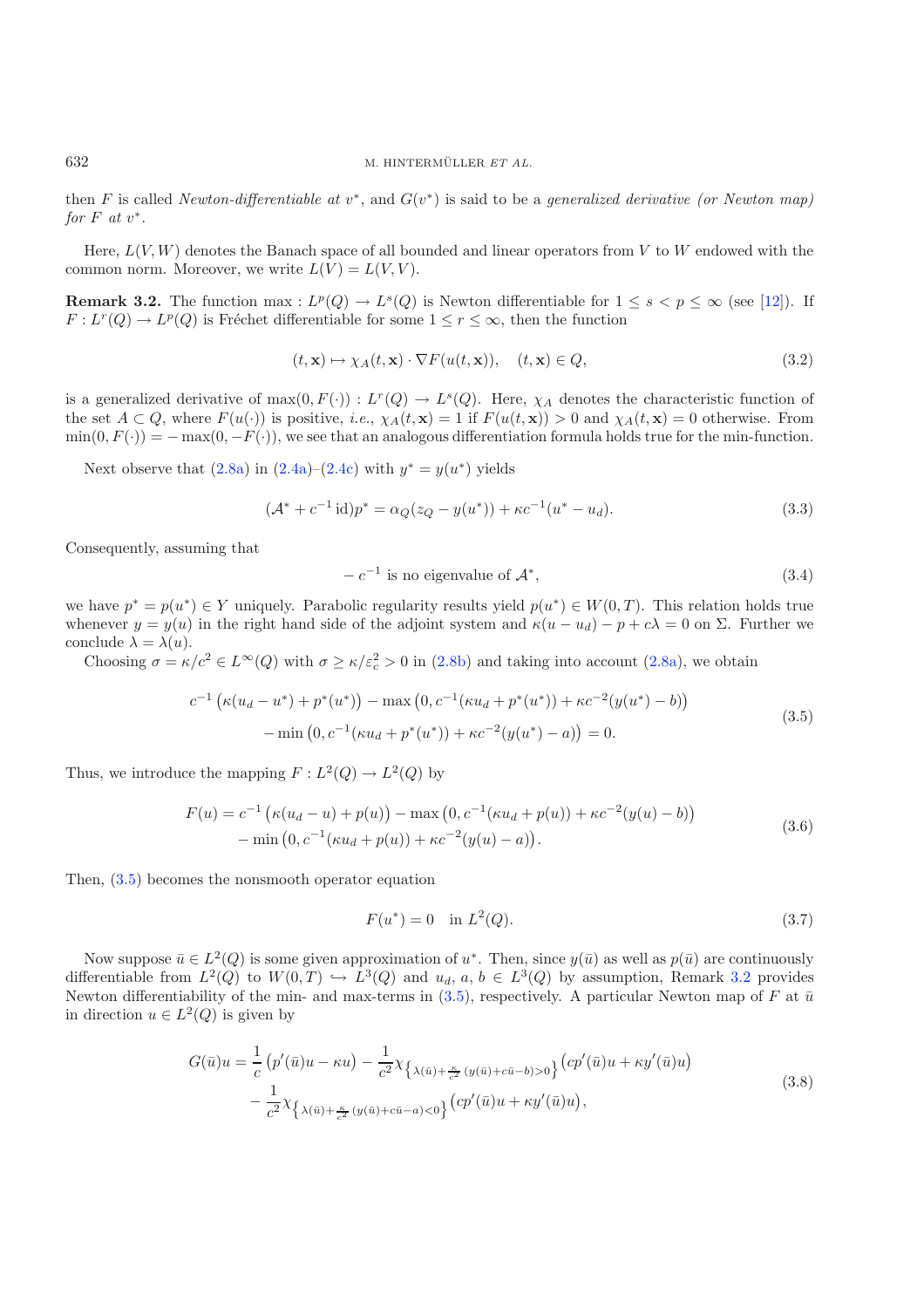where  $\delta y = y'(\bar{u})u \in W(0,T)$  solves the linearized state equations

<span id="page-7-1"></span><span id="page-7-0"></span>
$$
\delta y_t - \alpha \Delta \delta y = u \qquad \qquad \text{in } Q,\tag{3.9a}
$$

$$
\delta y = 0 \qquad \text{on } \Sigma,\tag{3.9b}
$$

$$
\delta y(0) = 0 \qquad \qquad \text{in } \Omega,\tag{3.9c}
$$

and  $\delta p = p'(\bar{u})u \in W(0,T)$  solves the linearized adjoint system

$$
-\delta p_t - \alpha \Delta \delta p + c^{-1} \delta p = -\alpha_Q \delta y + \kappa c^{-1} u \qquad \text{in } Q,
$$
 (3.10a)  
\n
$$
\delta p = 0 \qquad \text{on } \Sigma,
$$
 (3.10b)

$$
\delta p(T) = -\alpha_{\Omega} \delta y(T) \qquad \text{in } \Omega. \tag{3.10c}
$$

It follows by standard arguments that for every  $u \in L^2(Q)$  there exist uniquely determined  $\delta y \in W(0,T)$  and  $\delta p \in W(0,T)$  solving [\(3.9\)](#page-7-0) and [\(3.10\)](#page-7-1), respectively.

In Algorithm [1](#page-7-2) we formulate the corresponding generalized Newton method for finding  $u^* \in L^2(Q)$  such that  $(3.7)$  holds true. Due to the additional regularity of F implied by  $(3.1)$  we call it a semismooth Newton method.

# <span id="page-7-2"></span>**Algorithm 1** (semismooth Newton method).

1: Choose  $u^0 \in L^2(Q)$ , and set  $k = 0$ .

2: **repeat**

3: Compute  $G(u^k)$  according to [\(3.8\)](#page-6-3) and solve for  $\delta u^k$ :

$$
G(u^k)\delta u^k = -F(u^k)
$$

<span id="page-7-3"></span>with  $F$  given by  $(3.6)$ . 4: Set  $u^{k+1} = u^k + \delta u^k$ , and  $k = k + 1$ . 5: **until** some stopping rule is satisfied.

We have the following convergence result; see [\[12\]](#page-26-2).

**Theorem 3.3.** *Let*  $\{u^k\}_{k\in\mathbb{N}}$  *be a sequence generated by Algorithm* [1](#page-7-2)*. Then,*  $\{u^k\}_{k\in\mathbb{N}}$  *converges to the solution*  $u^* \in U_{ad}$  of ([P](#page-3-0)) at a q-superlinear rate provided that  $u^0 \in L^2(Q)$  is sufficiently close to  $u^*$ .

Algorithm [1](#page-7-2) can be expressed equivalently as a primal-dual active-set strategy. In fact, using [\(3.2\)](#page-6-5) and defining  $\lambda^k = c^{-1} \left( \kappa (u_d - u^k) + p(u^k) \right)$  and

$$
A_b^k = \left\{ (t, \mathbf{x}) \in Q \, \Big| \, \lambda^k + \frac{\kappa}{c^2} \left( y^k (u^k) + cu^k - b \right) > 0 \text{ a.e.} \right\},
$$
\n
$$
A_a^k = \left\{ (t, \mathbf{x}) \in Q \, \Big| \, \lambda^k + \frac{\kappa}{c^2} \left( y^k (u^k) + cu^k - a \right) < 0 \text{ a.e.} \right\},
$$
\n
$$
\mathcal{I}^k = Q \setminus A^k, \quad \text{with } A^k = A_b^k \cup A_a^k,
$$
\n
$$
(3.11)
$$

we obtain the following linearization of  $(3.5)$  at  $(u, y(u), p(u))$  with respect to the independent variable u:

$$
\frac{1}{c} \left( \kappa (u_d - u^k - \delta u^k) + p(u^k) + p'(u^k) \delta u^k \right) \n- \frac{1}{c^2} \chi_{A_a^k} \left( c(\kappa u_d + p(u^k) + p'(u^k) \delta u^k) + \kappa (y(u^k) + y'(u^k) \delta u^k - b) \right) \n- \frac{1}{c^2} \chi_{A_a^k} \left( c(\kappa u_d + p(u^k) + p'(u^k) \delta u^k) + \kappa (y(u^k) + y'(u^k) \delta u^k - a) \right) = 0.
$$
\n(3.12)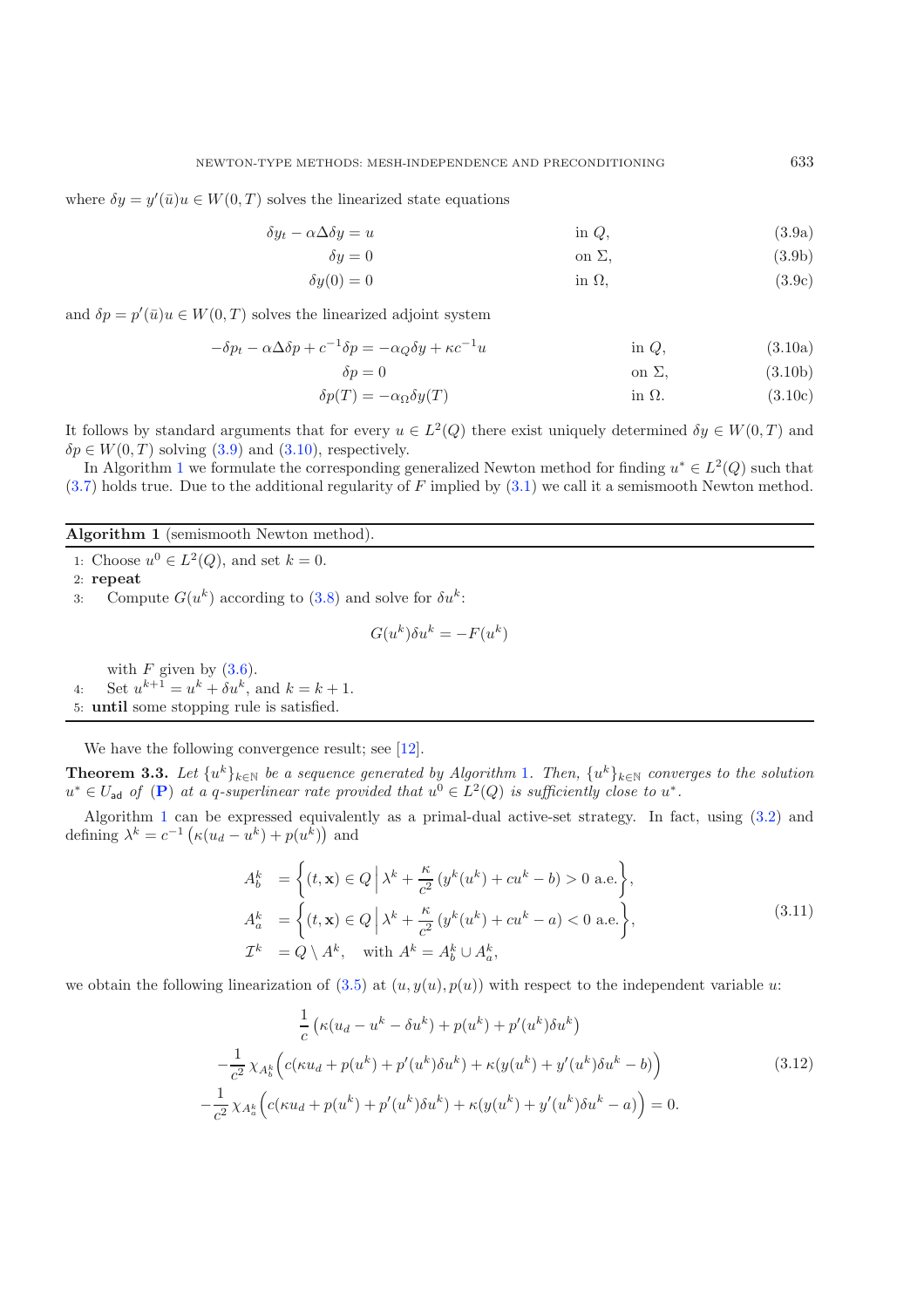Here  $\delta u \in L^2(Q)$  represents the increment. A closer look reveals:

<span id="page-8-5"></span><span id="page-8-1"></span><span id="page-8-0"></span>
$$
y(u^k) + y'(u^k)\delta u^k + cu^{k+1} = a \text{ on } A_a^k,
$$
\n(3.13a)

$$
y(u^k) + y'(u^k)\delta u^k + cu^{k+1} = b \text{ on } A_b^k,
$$
\n(3.13b)

$$
\kappa(u^{k+1} - u_d) - p(u^k) - p'(u^k)\delta u^k = 0 \text{ on } \mathcal{I}^k,
$$
\n(3.13c)

where  $u^{k+1} = u^k + \delta u^k$ . Note that  $(3.13c)$  can be viewed as

$$
\lambda^k + \delta \lambda^k = 0 \text{ on } \mathcal{I}^k,
$$
\n(3.13d)

<span id="page-8-3"></span>with  $\delta \lambda^k = -\kappa \delta u^k + p'(u^k) \delta u^k$ . The active respectively inactive set behavior of the variables in [\(3.13\)](#page-8-1) motivates Algorithm [2.](#page-8-2)

# <span id="page-8-2"></span>**Algorithm 2** (primal-dual active set strategy).

- 1: Choose starting values  $\lambda^0$  and  $u^0$ , compute  $y^0 = \mathcal{S}(u^0)$  and  $p^0$  satisfying [\(2.4a\)](#page-3-2)–[\(2.4d\)](#page-3-4). Set  $k = 0$ . 2: **repeat**
- 3: Determine the active sets  $A_a^k$ ,  $A_b^k$  and the inactive set  $I^k$  according to [\(3.11\)](#page-7-3).
- 4: Compute the (unique) solution  $x^k = (u^k, y^k)$  with pertinent multiplier  $\lambda^k$  and adjoint state  $p^k$  of

<span id="page-8-4"></span>
$$
\begin{cases}\n\min \quad J(x) \quad \text{over} \quad x = (y, u) \in X \\
\text{s.t.} \quad e(x) = 0, \ y(0) = y_0, \\
y + cu = a \text{ on } A_a^k \text{ and } y + cu = b \text{ on } A_b^k.\n\end{cases} (3.14)
$$

5: Set  $k = k + 1$ . 6: **until** some stopping rule is satisfied.

Utilizing the setting on  $A_a^k$  and  $A_b^k$ , note that the feasible set of the minimization problem [\(3.14\)](#page-8-3) in step 4 of Algorithm [2](#page-8-2) becomes

$$
y_t - \alpha \Delta y + c^{-1} \chi_{A_a^k \cup A_b^k} y = f + \chi_{I^k} u + c^{-1} (\chi_{A_a^k} a + \chi_{A_b^k} b),
$$
  
 
$$
y = 0 \text{ on } \Sigma, \quad y(0) = y_0 \text{ in } \Omega.
$$

Given  $u$ , this system admits a unique solution. The radial unboundedness of  $J$  with respect to  $u$  on the feasible set now guarantees the existence of a unique solution to [\(3.14\)](#page-8-3).

Let  $\delta y^k = y'(u^k)\delta u^k$  and  $\delta p^k = p'(u^k)\delta u^k$ . Then  $y^{k+1} = y^{k'} + \delta y^k$  solves

$$
t^{k+1} - \alpha \Delta y^{k+1} = f + u^{k+1} \qquad \text{in } Q,
$$
\n(3.15a)

$$
y^{k+1} = 0 \qquad \qquad \text{on } \Sigma,\tag{3.15b}
$$

$$
y^{k+1}(0) = y_{\circ}
$$
 in  $\Omega$ . (3.15c)

Furthermore,  $p^{k+1} = p^k + \delta p^k$  satisfies

 $y_t^k$ 

$$
-p_t^{k+1} - \alpha \Delta p^{k+1} + \lambda^{k+1} = -\alpha_Q (y^{k+1} - z_Q) \qquad \text{in } Q,
$$
\n(3.16a)

$$
p^{k+1} = 0 \qquad \qquad \text{on } \Sigma,\tag{3.16b}
$$

$$
p^{k+1}(T) = -\alpha_{\Omega}(y^{k+1}(T) - z_{\Omega})
$$
 in  $\Omega$ . (3.16c)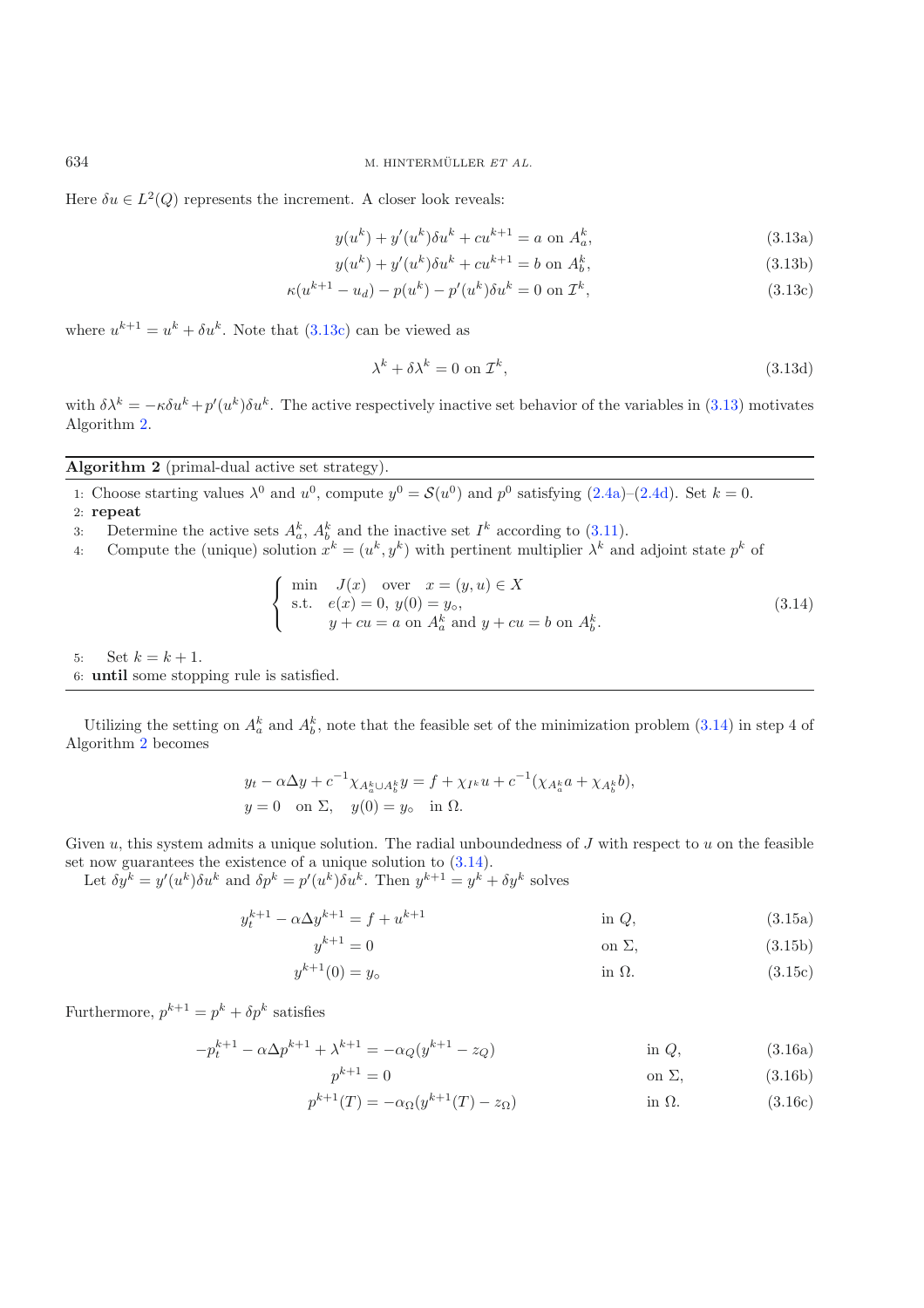<span id="page-9-2"></span><span id="page-9-1"></span>Utilizing  $(3.13)$  we derive from  $(3.15a)$ 

$$
y_t^{k+1} - \alpha \Delta y^{k+1} + \frac{1}{c} \chi_{A^k} y^{k+1} - \frac{1}{\kappa} \chi_{I^k} p^{k+1} = f + \frac{1}{c} \left( \chi_{A_a^k} a + \chi_{A_b^k} b \right) + \chi_{I^k} u_d \tag{3.17}
$$

with  $A^k = A_a^k \cup A_b^k$ . Since

$$
\lambda^{k+1} = \lambda^k + \delta \lambda^k = \frac{1}{c} \left( p^{k+1} + \kappa (u_d - u^{k+1}) \right)
$$

(see  $(2.4d)$ ), we conclude from  $(3.13d)$  that

$$
-p_t^{k+1} + \left(-\alpha \Delta + \frac{1}{c} \chi_{A^k}\right) p^{k+1} + \left(\alpha_Q + \frac{\kappa}{c^2} \chi_{A^k}\right) y^{k+1} = \alpha_Q z_Q - \frac{\kappa}{c} \left(\chi_{A^k} u_d - \frac{1}{c} \left(\chi_{A^k_a} a + \chi_{A^k_b} b\right)\right). \tag{3.18}
$$

Summarizing,  $(3.17)$  and  $(3.18)$  can be written compactly as

$$
\left(\frac{\alpha_Q + \frac{\kappa}{c^2} \chi_{A^k}}{\frac{\partial}{\partial t} - \alpha \Delta + \frac{1}{c} \chi_{A^k}} \left| \frac{-\frac{\partial}{\partial t} - \alpha \Delta + \frac{1}{c} \chi_{A^k}}{-\frac{1}{\kappa} \chi_{I^k}} \right| \right) \left(\begin{array}{c} y^{k+1} \\ p^{k+1} \end{array}\right) = \left(\begin{array}{c} \alpha_Q z_Q - \frac{\kappa}{c} \left( \chi_{A^k} u_d - \frac{1}{c} (\chi_{A^k_a} a + \chi_{A^k_b} b) \right) \\ f + \frac{1}{c} \left( \chi_{A^k_a} a + \chi_{A^k_b} b \right) + \chi_{I^k} u_d \end{array}\right). (3.19)
$$

<span id="page-9-0"></span>This is the reduced form of the Newton system which is used in our numerics; compare [\(5.1\)](#page-20-0) in Section [5.](#page-15-0)

# 4. Mesh-independence

In this section we give sufficient conditions for the mesh-independent convergence of Algorithm [2.](#page-8-2) The proof technique is based on a combination of arguments in [\[15](#page-26-9)] and [\[9\]](#page-26-4). Throughout we assume  $y_0$ ,  $z_0$ ,  $z_0$ ,  $\alpha_Q$ , and  $\alpha_{\Omega}$  are sufficiently regular; see [\[15\]](#page-26-9), Table 1.

We proceed as in [\[15\]](#page-26-9), Section 3, and [\[8\]](#page-25-5). Let  $\Omega_h$  be a family of grids depending on the parameter  $h > 0$ . On these grids,  $P_h^0$  and  $P_h^1$  are the spaces of all piecewise constant respectively piecewise linear finite elements. Furthermore, we define the operators of orthogonal projections by  $\mathcal{R}_h^i : L^2(\Omega) \to P_h^i$  for  $i \in \{0,1\}$ . We suppose that the finite element grids are chosen in such a way that

$$
\|\varphi - \mathcal{R}_h^i \varphi\|_{H^r(\Omega)} \le c_{\Omega} h^{s-r} \|\varphi\|_{H^s(\Omega)} \quad \text{for all } \varphi \in H^s(\Omega),
$$

where  $r \in [0, i]$ ,  $s \in [r, i + 1]$ ,  $c_{\Omega} > 0$ , and  $i \in \{0, 1\}$ . Next we introduce approximations for functions defined on Q. Let  $t_j = jh_t, 0 \le j \le n_t$ , be a chosen grid in  $[0, T]$  with step size  $h_t = T/n_t$ . To simplify the presentation, *i.e.*, to avoid terms of the type  $\mathcal{O}(h_t + h^2)$  in our error analysis, we couple the time and spatial discretization in the following manner: we suppose that there are constants  $0 < c_1 \leq c_2$  such that

$$
c_1 h^2 \le h_t \le c_2 h^2; \tag{4.1}
$$

see, *e.g.*, [\[8](#page-25-5)].

Next we define the finite dimensional spaces

$$
S_h^0 = \{ \varphi_h : Q \to \mathbb{R} \mid \varphi_h(t) = \varphi_h(t_j) \in P_h^0, \ t \in [t_{j-1}, t_j), \ 1 \le j \le n_t \},
$$
  

$$
S_h^1 = \{ \varphi_h : Q \to \mathbb{R} \mid \varphi_h(t) = P_j^{j-1}(\varphi_h)(t), \ t \in [t_{j-1}, t_j], \ \varphi_h(t_j) \in P_h^1, \ 1 \le j \le n_t \},
$$

where

$$
P_j^{j-1}(\varphi_h)(t) = \frac{t_j - t}{h_t} \varphi_h(t_{j-1}) + \frac{t - t_{j-1}}{h_t} \varphi_h(t_j) \quad \text{for } t \in [t_{j-1}, t_j].
$$

The corresponding restriction operators are  $\mathcal{G}_h^i : L^2(Q) \to S_h^i$  with  $i \in \{0,1\}$ . Note that the elements of  $S_h^0$ are piecewise constant in space and time (on intervals  $[t_{j-1}, t_j)$ ), and the elements of  $S_h^1$  are piecewise linear in space and time.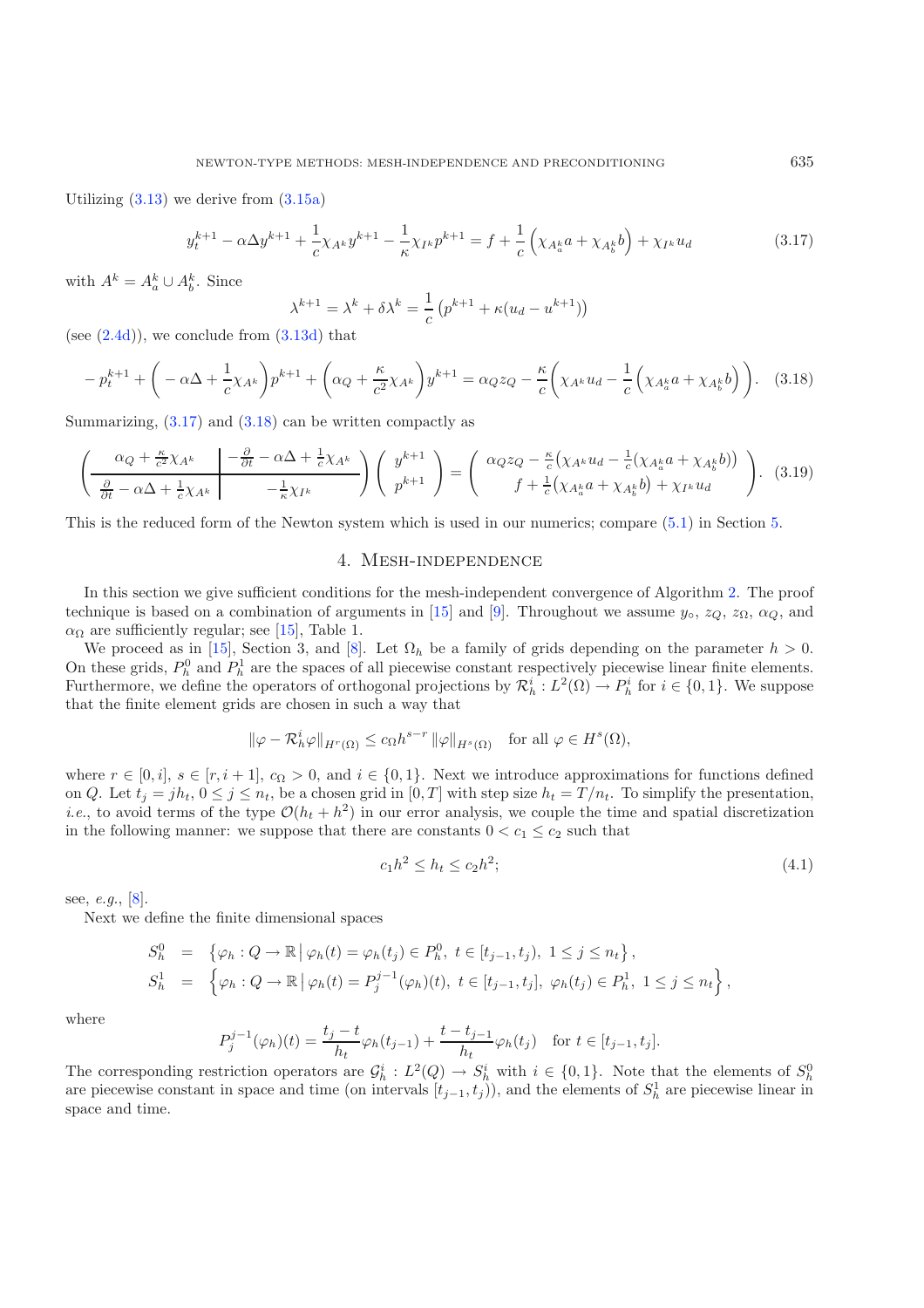# <span id="page-10-1"></span>636 M. HINTERMÜLLER ET AL.

The operator  $\mathcal{A}^{-1}$  is approximated by  $\mathcal{A}_h^{-1}: Y' \to S_h^1$  as follows: for every  $g \in Y'$  the element  $y_h = \mathcal{A}_h^{-1} g \in S_h^1$ solves

$$
\int_{\Omega} \frac{y_h(t_j) - y_h(t_{j-1})}{h_t} \varphi_h + \alpha \nabla y_h(t_j) \cdot \nabla \varphi_h \, \mathrm{d}\mathbf{x} = \left\langle \frac{1}{h_t} \int_{t_{j-1}}^{t_j} g(t) \, \mathrm{d}t, \varphi_h \right\rangle_{H^{-1}(\Omega), H_0^1(\Omega)}
$$
(4.2a)

for all  $1 \leq j \leq n_t$  and  $\varphi_h \in P_h^1$  together with the boundary and initial conditions

<span id="page-10-0"></span>
$$
y_h(t_j, \cdot) = 0 \text{ on } \Gamma, \ 1 \le j \le n_t, \quad \text{and} \quad y_h(0) = \mathcal{R}_h^1 y_\circ \text{ in } \Omega. \tag{4.2b}
$$

Hence, we have applied the implicit Euler method for the time integration and the piecewise linear finite element method for the spatial discretization.

By  $S_h : L^2(Q) \to S_h^1 \subset W(0,T)$ ,  $u \mapsto \mathcal{A}_h^{-1}(f+u)$  we introduce an approximation of the affine linear operator  $S$  introduced in Section [2.2.](#page-3-5) The discretized set of admissible controls is defined as

$$
U_{\mathsf{ad}}^h = \left\{ u_h \in S_h^0 \, \middle| \, a \leq u_h \mathcal{S}_h(u_h) + cu_h \leq b \text{ a.e. in } Q \right\},\
$$

where  $i_h$  denotes the (orthogonal) projection of Y onto  $S_h^0$ . We may consider  $j|_{S_h^0} = i_h^*$ , where  $i_h^*$  denotes the adjoint of  $i_h$ . Further, for simplicity we assume  $a, b, c, u_d, \alpha_Q \in S_h^0$ ; otherwise a corresponding discretization has to be considered.

Then,  $(\dot{P})$  $(\dot{P})$  $(\dot{P})$  is discretized by the family of finite-dimensional problems

$$
\min \hat{J}_h(u_h) \quad \text{s.t.} \quad u_h \in U_{\text{ad}}^h \tag{Ph}
$$

with  $\hat{J}_h(u_h) = J(\mathcal{S}_h(u_h), u_h)$  for  $u_h \in S_h^0$ .

Proceeding as in Section [3](#page-5-0) we formulate a semismooth Newton method for  $(\hat{\mathbf{P}}_h)$  $(\hat{\mathbf{P}}_h)$  $(\hat{\mathbf{P}}_h)$ . For that purpose we introduce the operator  $F_h: S_h^0 \to S_h^0$ ,

$$
F_h(u_h) = c^{-1} \left( \kappa (u_d - u_h) + i_h p_h(u_h) \right)
$$
  
- max  $(0, c^{-1} (\kappa u_d + i_h p_h(u_h)) + \kappa c^{-2} (i_h y_h(u_h) - b))$   
- min  $(0, c^{-1} (\kappa u_d + i_h p_h(u_h)) + \kappa c^{-2} (i_h y_h(u_h) - a)),$  (4.3)

where  $y_h(u_h) = A_h^{-1}(f + i_h^* u_h) \in S_h^1$  and  $p_h(u_h) \in S_h^1$  solves the adjoint equation of [\(4.2\)](#page-10-1):

$$
\int_{\Omega} \frac{p_h(t_j) - p_h(t_{j-1})}{h_t} \varphi_h - \alpha \nabla p_h(t_{j-1}) \cdot \nabla \varphi_h \, \mathrm{d}\mathbf{x} = \frac{1}{h_t} \int_{t_{j-1}}^{t_j} \left( \alpha_Q(t) (y_h(t) - z_Q(t)), \varphi_h \right)_{L^2(\Omega)} \mathrm{d}t \tag{4.4a}
$$

<span id="page-10-2"></span>for all  $1 \leq j \leq n_t$  and  $\varphi_h \in P_h^1$  together with the boundary and initial conditions

$$
p_h(t_j, \cdot) = 0 \qquad \text{on } \Gamma, \ 0 \le j \le n_t - 1,
$$
  
\n
$$
p_h(0) = \mathcal{R}_h^1(\alpha_\Omega(z_\Omega - y_h(T))) \quad \text{in } \Omega.
$$
\n(4.4b)

As a mapping between finite dimensional spaces,  $F_h$  is Newton-differentiable. The generalized derivative of  $F_h$ at a point  $\bar{u}_h \in S_h^0$  in direction  $u_h$  is given by

$$
G_h(\bar{u}_h)u_h = c^{-1} \left( \iota_h p'_h(\bar{u}_h)u_h - \kappa u_h \right) - c^{-2} \chi_{\left\{ \lambda_h(\bar{u}_h) + \frac{\kappa}{c^2} (\iota_h y_h(\bar{u}_h) + c\bar{u}_h - b) > 0 \right\}} \left( \iota_h p'_h(\bar{u}_h)u_h + \kappa u_h y'_h(\bar{u}_h)u_h \right) - c^{-2} \chi_{\left\{ \lambda_h(\bar{u}_h) + \frac{\kappa}{c^2} (\iota_h y_h(\bar{u}_h) + c\bar{u}_h - a) < 0 \right\}} \left( \iota_h p'_h(\bar{u}_h)u_h + \kappa u_h y'_h(\bar{u}_h)u_h \right),
$$
\n(4.5)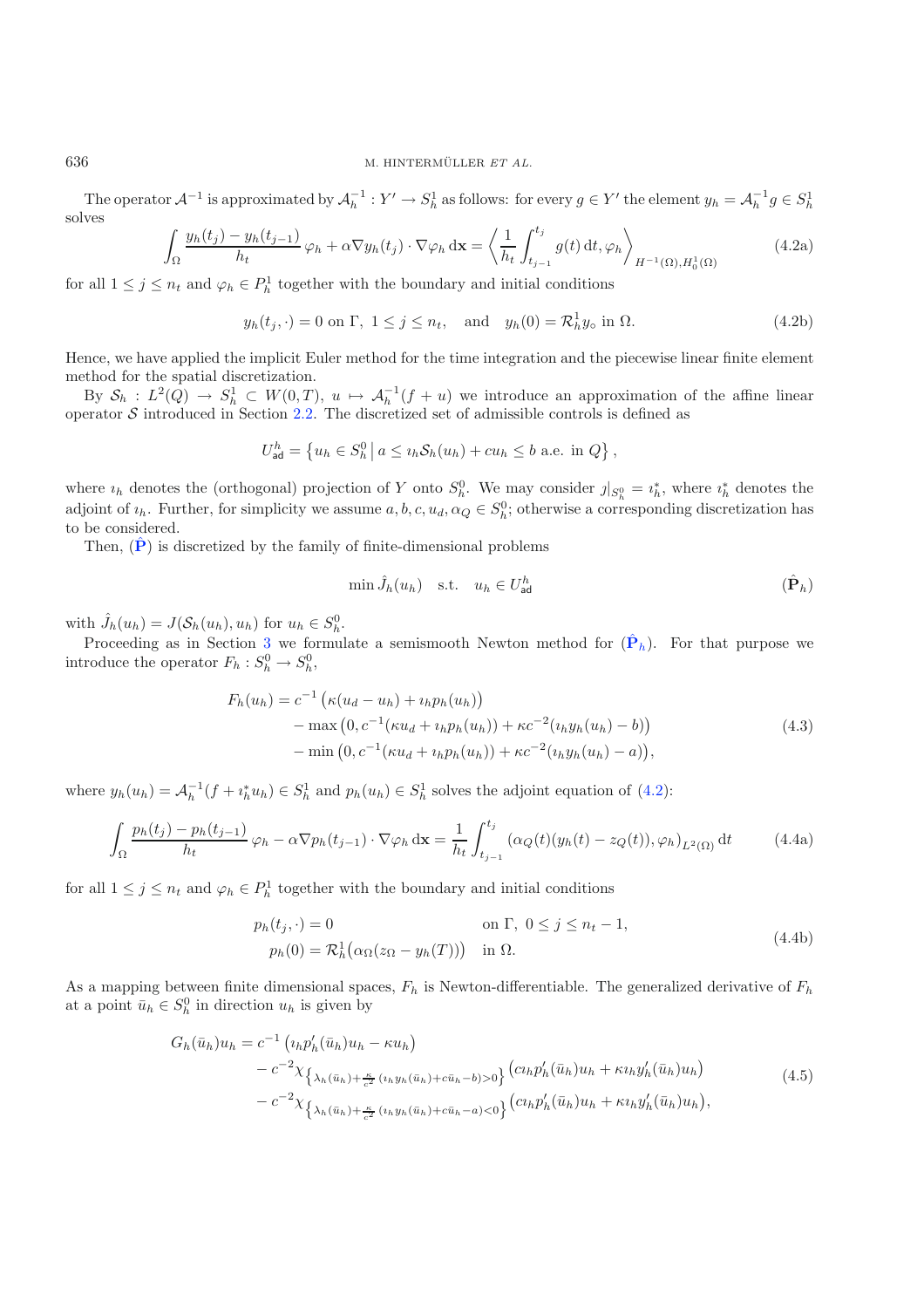where  $y_h = y'_h(\bar{u}_h)u_h \in S_h^1$  solves (compactly written)

$$
\mathcal{A}_h y_h = i_h^* u_h \tag{4.6a}
$$

together with the boundary and initial conditions

 $y_h(t_i, \cdot) = 0$  on  $\Gamma$ ,  $1 \leq j \leq n_t$ , and  $y_h(0) = 0$  in  $\Omega$  (4.6b)

for all  $1 \leq j \leq n_t$ , and  $p_h = p'_h(\bar{u}_h)u_h \in S_h^1$  is the solution to

$$
\int_{\Omega} \frac{p_h(t_j) - p_h(t_{j-1})}{h_t} \varphi_h - \alpha \nabla p_h(t_{j-1}) \cdot \nabla \varphi_h - c(t_{j-1})^{-1} p_h(t_{j-1}) \varphi_h \, \mathrm{d}\mathbf{x} =
$$
\n
$$
\frac{1}{h_t} \int_{t_{j-1}}^{t_j} (\alpha_Q(t) y_h(t) - \kappa c(t)^{-1} u_h(t), \varphi_h)_{L^2(\Omega)} \, \mathrm{d}t \quad (4.7a)
$$

for all  $1 \leq j \leq n_t$  and  $\varphi_h \in P_h^1$  together with the boundary and initial conditions

$$
p_h(t_j, \cdot) = 0 \text{ on } \Gamma, \ 0 \le j \le n_t - 1, \quad \text{and} \quad p_h(0) = -\mathcal{R}_h^1\big(\alpha_\Omega y_h(T)\big) \text{ in } \Omega. \tag{4.7b}
$$

The discretized version of Algorithm [1](#page-7-2) is given by Algorithm [3.](#page-11-0)

### <span id="page-11-0"></span>**Algorithm 3** (discretized semismooth Newton method).

1: Choose  $u_h^0 \in S_h^0$ , and set  $k = 0$ .

2: **repeat**

3: Compute  $G_h(u_h^k)$  according to [\(4.5\)](#page-10-2) and solve for  $\delta u_h^k$ :

$$
G_h(u_h^k)\delta u_h^k = -F_h(u_h^k),
$$

with  $F_h$  given by  $(4.3)$ . 4: Set  $u_h^{k+1} = u_h^k + \delta u_h^k$ , and  $k = k + 1$ . 5: **until** some stopping rule is satisfied.

We have the following convergence theorem; see [\[7](#page-25-6)[,12\]](#page-26-2).

**Theorem 4.1.** Let  $\{u_h^k\}_{k\in\mathbb{N}}$  be a sequence in  $S_h^0$  generated by Algorithm [3](#page-11-0). Then,  $\{u_h^k\}_{k\in\mathbb{N}}$  converges to the solution  $u_h^* \in U_{ad}^h$  of  $(\hat{P}_h)$  $(\hat{P}_h)$  $(\hat{P}_h)$  at a superlinear rate provided that  $u_h^0 \in L^2(Q)$  is sufficiently close to  $u_h^*$ .

<span id="page-11-1"></span>To apply the results in [\[15\]](#page-26-9) we have to introduce an approximation for the bilaterally control constrained problem  $(\tilde{\mathbf{P}})$  $(\tilde{\mathbf{P}})$  $(\tilde{\mathbf{P}})$ . For that purpose we set  $\mathcal{T}_h = i_h \mathcal{A}_h^{-1} i_h^* : S_h^0 \to S_h^0$  and  $\mathcal{F}_h = (\mathcal{T}_h + c \operatorname{id}).$ 

Note that due to the existence of a unique solution of  $(4.2)$  and  $[8]$  $[8]$ , Corollary 3.1, we have

$$
||\mathcal{T}_h||_{L(S_h^0, L^2(Q))} = \sup_{||u_h||_{S_h^0}} ||u_h \mathcal{A}_h^{-1} i_h^* u_h||_{L^2(Q)} \leq c_{\mathcal{A}}
$$

and further

$$
\|\mathcal{F}_h\|_{L(S_h^0, L^2(Q))} \leq c_{\mathcal{A}} + \|c\|_{L^\infty(Q)} =: c_{\mathcal{F}}.
$$

Let  $u \in L^2(Q)$  be given. For  $y = \mathcal{T}u_h$  and  $y_h = \mathcal{T}_h u_h$  we have the estimate [\[8\]](#page-25-5), Corollary 3.1,

$$
||y - y_h||_{L^2(Q)} \le c_T h^2 ||y||_{L^2(0,T;H^2(\Omega)) \cap H^1(0,T;L^2(\Omega))}
$$
\n(4.8)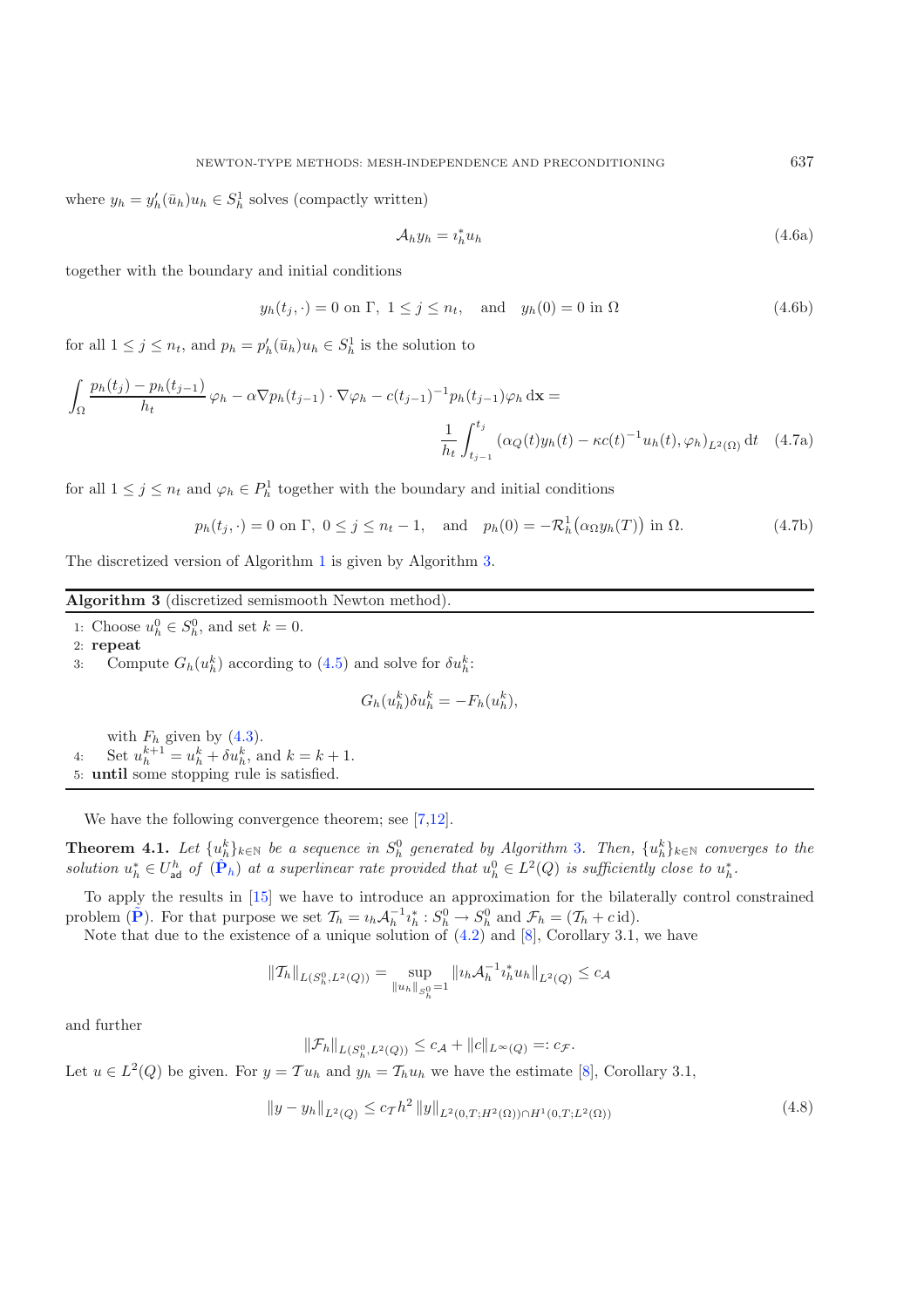with a constant  $c_T > 0$  provided that  $\Omega$  is convex with Lipschitz-continuous boundary and  $f \in L^2(Q)$ . We infer from  $(4.8)$  that

$$
\|\mathcal{F} - \mathcal{F}_h\|_{L(S_h^0, L^2(Q))} = \sup_{\|u_h\|_{S_h^0} = 1} (\|i(\mathcal{A}^{-1} - \mathcal{A}_h^{-1})i_h^* u_h\|_{L^2(Q)} + \| (i - i_h)\mathcal{A}_h^{-1} i_h^* u_h\|_{L^2(Q)}) \to 0 \quad \text{for } h \to 0.
$$
\n(4.9)

Then we have the existence of  $\mathcal{F}_h^{-1}$  for h sufficiently small.

Recall that [\(2.9\)](#page-5-6) ensures the invertibility of F, and define the restriction operator  $\hat{i}_h : L^2(Q) \to S_h^0$  with  $\hat{u}_h|_{S_h^0} = \text{id}_{S_h^0}$ . Then, for all sufficiently small h,

$$
\|\operatorname{id} - \hat{\imath}_h \mathcal{F}_{|_{S_h^0}}^{-1} \mathcal{F}_h\|_{L(S_h^0)} \le \frac{1}{2}.
$$

Hence, by the Neumann lemma,  $\hat{i}_h \mathcal{F}_{|_{S_k^0}}^{-1}$  is invertible for all sufficiently small h.

From the perturbation lemma [\[16\]](#page-26-10), p. 45, we then deduce the uniform (w.r.t. h) boundedness of  $\|\mathcal{F}_h^{-1}\|_{L(S_h^0)}$ for all sufficiently small h.

In the following we assume that  $\tilde{a}, \tilde{b} \in L^{\infty}(Q)$ , see  $(\tilde{P})$  $(\tilde{P})$  $(\tilde{P})$ , and that the set of admissible controls is defined by

<span id="page-12-0"></span>
$$
V_{\mathsf{ad}}^h = \left\{ v_h \in S_h^0 \, \middle| \, \tilde{a} \le v_h \le \tilde{b} \text{ in } Q \right\} = V_{\mathsf{ad}} \cap S_h^0 = \mathcal{R}_h^0 V_{\mathsf{ad}}.
$$

For  $\tilde{a}, \tilde{b} \in L^{\infty}(Q)$  with  $\tilde{b} - \tilde{a} \ge \epsilon > 0$ , this can always be achieved after the transformation

$$
w:=\frac{2}{\tilde{b}-\tilde{a}}v-\frac{\tilde{a}+\tilde{b}}{\tilde{b}-\tilde{a}}
$$

since then  $-1 \leq w \leq 1$  a.e. in  $Q$ .

We approximate  $(\tilde{\mathbf{P}})$  $(\tilde{\mathbf{P}})$  $(\tilde{\mathbf{P}})$  by the family of problems

$$
\min \tilde{J}_h(v_h) \quad \text{s.t.} \quad v_h \in V_{\text{ad}}^h,\tag{  $\tilde{\mathbf{P}}_h$  }
$$

where  $\tilde{J}_h = \tilde{J} \circ \mathcal{F}_h^{-1}$ . It follows that  $(\tilde{\mathbf{P}}_h)$  $(\tilde{\mathbf{P}}_h)$  $(\tilde{\mathbf{P}}_h)$  has a unique optimal solution  $v_h^* \in V_{ad}^h$  for every  $h > 0$ . Moreover, we have the following result  $[15]$ , Theorem 3.2.

<span id="page-12-1"></span>**Theorem 4.2.** *Suppose that*  $\Omega$  *is convex with Lipschitz-continuous boundary,*  $\tilde{a}$ ,  $\tilde{b} \in L^{\infty}(Q)$  *and the inhomogeneity* f *is sufficiently smooth. Then there exists a constant*  $c_* > 0$  *satisfying* 

$$
||v^* - v_h^*||_{L^2(Q)} \le c_* h \quad \text{for every } h > 0,
$$
\n(4.10)

where  $v_h^* \in V_{ad}^h$  and  $v^* \in V_{ad}$  denote the unique optimal solutions of  $(\tilde{\mathbf{P}}_h)$  $(\tilde{\mathbf{P}}_h)$  $(\tilde{\mathbf{P}}_h)$  and  $(\tilde{\mathbf{P}})$ *, respectively.* 

From Theorem [4.2](#page-12-1) we immediately derive the following corollary.

<span id="page-12-3"></span>**Corollary 4.3.** Let  $u^*$  and  $u_h^*$  denote the unique solutions to  $(\hat{\mathbf{P}})$  $(\hat{\mathbf{P}})$  $(\hat{\mathbf{P}})$  and  $(\hat{\mathbf{P}}_h)$ , respectively. Under the assumptions *of the previous theorem we have*

$$
\lim_{h \to 0} \|u^* - u_h^*\|_{L^2(Q)} = 0.
$$

*Proof.* Note that  $u^* = \mathcal{F}^{-1}v^*$  and  $u_h^* = \mathcal{F}_h^{-1}v_h^*$ . Using [\(4.9\)](#page-12-2)–[\(4.10\)](#page-12-0) it follows that

$$
||u^* - u_h^*||_{L^2(Q)} \le ||\mathcal{F}^{-1}v^* - \mathcal{F}^{-1}v_h^*||_{L^2(Q)} + ||\mathcal{F}^{-1}v_h^* - \mathcal{F}_h^{-1}v_h^*||_{L^2(Q)} \le
$$
  

$$
O(h) + ||\mathcal{F}^{-1}||_{L(L^2(Q))}||\mathcal{F}_h - \mathcal{F}||_{L(S_h^0, L^2(Q))}||\mathcal{F}_h^{-1}||_{L(S_h^0)}||v_h^*||_{S_h^0} \to 0
$$

for  $h \to 0$ , which proves the assertion.  $\Box$ 

<span id="page-12-2"></span>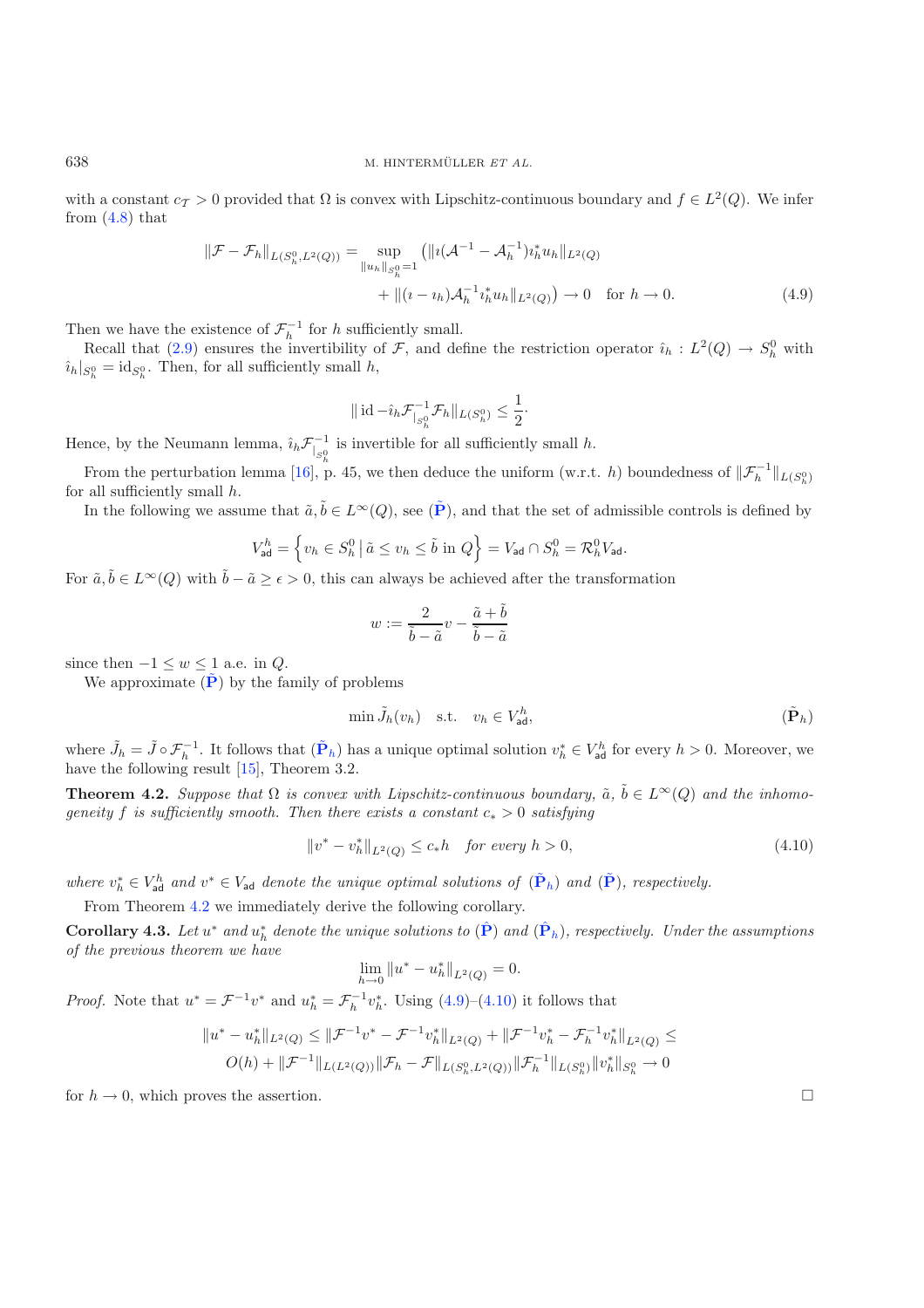**Remark 4.4.** We note that

$$
\lim_{h \to 0} \|(i - i_h)\mathcal{A}_h^{-1}g\|_{L^2(Q)} = O(h) \text{ for } g \in Y'
$$

yields

$$
\|\mathcal{F} - \mathcal{F}_h\|_{L(S_h^0, L^2(Q))} = O(h)
$$

and further in Corollary [4.3](#page-12-3)

 $||u^* - u_h^*||_{L^2(Q)} = O(h).$ 

We end this section by establishing the mesh independence result. For this purpose we first recall that

<span id="page-13-4"></span><span id="page-13-0"></span>
$$
W(0,T) \hookrightarrow L^3(Q) \tag{4.11}
$$

for  $d \leq 3$ , which is of importance with respect to the Newton-differentiability of the max- and min-operators; compare Remark [3.2.](#page-6-1) Further note that  $F$ ,  $cf.$  [\(3.6\)](#page-6-4), can be written as

$$
F(u) = c^{-1}(\kappa(u_d - u) + L_p u + f_p) - \max(0, L_\ell u + f_\ell - \kappa c^{-1}(c^{-1}b - u_d)) - \min(0, L_\ell u + f_\ell - \kappa c^{-1}(c^{-1}a - u_d))
$$

with

$$
L_p = -(\mathcal{A}^* + c^{-1} \operatorname{id})^{-1} (\alpha_Q \mathcal{A}^{-1} + c^{-1} \kappa \operatorname{id}) \in L(Y', W(0, T)), \tag{4.12a}
$$

$$
L_{\ell} = c^{-1}L_p + \kappa c^{-2} \mathcal{A}^{-1} \in L(Y', L^3(Q)), \tag{4.12b}
$$

$$
f_p = (\mathcal{A}^* + c^{-1} \text{id})^{-1} (\alpha_Q (z_Q - \mathcal{A}^{-1} f) + c^{-1} \kappa u_d) \in L^3(Q), \tag{4.12c}
$$

$$
f_{\ell} = c^{-1}f_p + \kappa c^{-2} \mathcal{A}^{-1}f \in L^3(Q). \tag{4.12d}
$$

In the discrete setting we analogously obtain

<span id="page-13-3"></span><span id="page-13-2"></span>
$$
F_h(u_h) = c^{-1}(\kappa(u_d - u_h) + i_h(L_{p,h}u_h + f_{p,h}))
$$
  
- max(0, i<sub>h</sub>(L<sub>ell,h</sub>u + f<sub>ell,h</sub>) - \kappa c^{-1}(c^{-1}b - u\_d))  
- min(0, i<sub>h</sub>(L<sub>ell,h</sub>u + f<sub>ell,h</sub>) - \kappa c^{-1}(c^{-1}a - u\_d)).

<span id="page-13-1"></span>Hence, we are in a framework similar to the one considered in [\[9\]](#page-26-4) for elliptic equations. For establishing the mesh independence result, it therefore remains to verify Assumption 4.1 of [\[9](#page-26-4)] on Q, *i.e.*, we have to show that

$$
\lim_{h \to 0^+} \max(||f_p - f_{p,h}||_{L^3(Q)}, ||f_\ell - f_{\ell,h}||_{L^3(Q)}) = 0,
$$
\n(4.13)

$$
\lim_{h \to 0^+} \|u^* - u_h^*\|_{L^2(Q)} = 0,\tag{4.14}
$$

$$
\lim_{h \to 0^+} \max(||L_p u^* - L_{p,h} u_h^*||_{L^3(Q)}, ||L_\ell u^* - L_{\ell,h} u_h^*||_{L^3(Q)}) = 0,
$$
\n(4.15)

$$
\max(\|L_{p,h}\|_{L(Y',L^3(Q))},\|L_{\ell,h}\|_{L(Y',L^3(Q))}) \le K \tag{4.16}
$$

for some constant  $K > 0$ . For this purpose note first that  $(4.14)$  immediately follows from Corollary [4.3.](#page-12-3) Moreover, the estimate

$$
||y - y_h||_{L^3(Q)} \leq \tilde{c}_T h ||y||_{L^2(0,T;H^2(\Omega)) \cap H^1(0,T;L^2(\Omega))}
$$
\n(4.17)

is satisfied with a constant  $\tilde{c}_T > 0$  independent of h. Indeed, [\[8](#page-25-5)], Corollary 3.1, yields

 $||y - y_h||_{L^2(0,T;H^1(\Omega)) \cap H^{1/2}(0,T;L^2(\Omega))} \leq \hat{c}_Th ||y||_{L^2(0,T;H^2(\Omega)) \cap H^1(0,T;L^2(\Omega))},$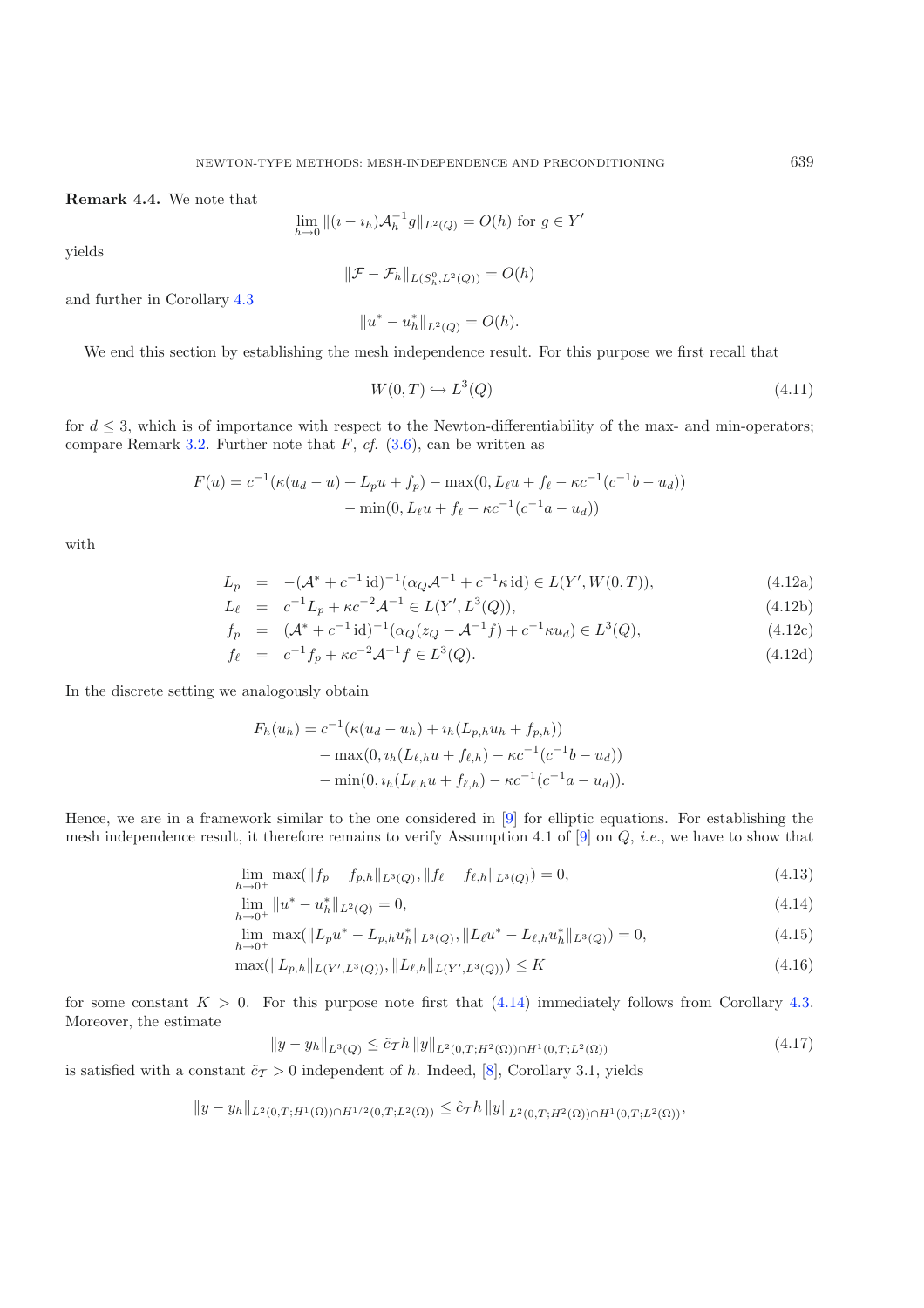<span id="page-14-1"></span><span id="page-14-0"></span>640 M. HINTERMÜLLER ET AL.

and Theorem [A](#page-23-0).1 in Appendix A implies the estimate  $(4.17)$ . For the remaining conditions observe that

$$
\lim_{h \to 0^+} \max(||\mathcal{A}^{-1} - \mathcal{A}_h^{-1}||_{L(Y', L^3(Q))}, ||\mathcal{A}^{-*} - \mathcal{A}_h^{-*}||_{L(Y', L^3(Q))}) = 0
$$
\n(4.18)

and consequently

$$
\lim_{h \to 0^+} \| (\mathcal{A}^* + c \, \mathrm{id})^{-1} - (\mathcal{A}^* + c \, \mathrm{id})_h^{-1} \|_{L(Y', L^3(Q))} = 0. \tag{4.19}
$$

Indeed, [\(4.18\)](#page-14-0) follows from the decomposition  $||y - y_h||_{L^3(Q)} \le ||y - y^{LM}||_{L^3(Q)} + ||y^{LM} - y_h||_{L^3(Q)}$ , where  $y^{LM}$ denotes the approximation of y obtained by the implicit line method with piecewise linear and continuous interpolation in time (identical to the interpolation in time for  $y<sub>h</sub>$ ). Note that

$$
\|y-y^{\text{LM}}\|_{L^3(Q)}\leq C(T)\|y-y^{\text{LM}}\|_{C(0,T;L^2(\Omega))}^{3/2}\|y-y^{\text{LM}}\|_{L^2(0,T;L^6(\Omega))}^{3/2},
$$

where  $C(T) > 0$  denotes some constant depending on T. Then, according to [\[17\]](#page-26-11), Theorem 11.1, we have  $||y-y^{\text{LM}}||_{L^3(Q)} \to 0$  as  $h \to 0$ . The convergence of  $||y^{\text{LM}} - y_h||_{L^3(Q)}$  follows from standard finite element estimates. From [\(4.18\)](#page-14-0) and [\(4.19\)](#page-14-1) we infer that there exist  $h_p > 0$  and  $K_p > 0$  (independently of h) such that

<span id="page-14-2"></span>
$$
\lim_{h \to 0^+} \|L_p u^* - L_{p,h} u_h^*\|_{L^3(Q)} = 0 \quad \text{and} \tag{4.20a}
$$

$$
||L_{p,h}||_{L(Y',L^3(Q))} \le K_p \quad \text{for all } 0 < h \le h_p. \tag{4.20b}
$$

Similarly one shows that there exist  $h_{\ell}$  and  $K_{\ell} > 0$  (independently of h) such that

$$
\lim_{h \to 0^+} \|L_{\ell}u^* - L_{\ell,h}u_h^*\|_{L^3(Q)} = 0 \quad \text{and} \tag{4.21a}
$$

$$
||L_{\ell,h}||_{L(Y',L^3(Q))} \le K_{\ell} \quad \text{for all } 0 < h \le h_{\ell}.\tag{4.21b}
$$

This verifies  $(4.15)$  and  $(4.16)$ . Now, condition  $(4.13)$  immediately follows. Under these conditions which establish a  $L^3(Q)-L^2(Q)$  norm gap in order to obtain Newton differentiability of the max- and min-terms in F, the following mesh independence result holds.

**Theorem 4.5.** *Let* [\(4.13\)](#page-13-4)*–*[\(4.16\)](#page-13-3) *be satisfied. Further assume that*

$$
\text{meas}(\{ |L_{\ell}u^* + f_{\ell} - \kappa c^{-2}b| = 0 \}) = 0, \tag{4.22a}
$$

$$
\text{meas}(\{|L_{\ell}u^* + f_{\ell} - \kappa c^{-2}a| = 0\}) = 0 \tag{4.22b}
$$

*holds true. Then, for arbitrarily fixed*  $\theta \in (0,1)$ *, there exist*  $\delta^* > 0$  *and*  $h^* > 0$  *such that for all*  $h \leq h^*$  *and*  $k \in \mathbb{N}_0$ 

$$
\begin{array}{rcl}\|u^{k+1}-u^*\|_{L^2(Q)}&\leq&\theta\|u^k-u^*\|_{L^2(Q)},\\&\|u_h^{k+1}-u_h^*\|_{S_h^0}&\leq&\theta\|u_h^k-u_h^*\|_{S_h^0}\end{array}
$$

*provided that*  $\max(\|u^0 - u^*\|_{L^2(Q)}, \|u^0_h - u^*_h\|_{S_h^0}) \le \delta^*$ .

*Proof.* The proof lies in the verification of  $(4.13)$ – $(4.16)$  before the theorem and in [\[9\]](#page-26-4) Lemma 4.1 and Theorem 4.1.  $\Box$  $\Box$ 

Note that assumption  $(4.22)$  guarantees that the non-differentiability of the max- and min-operators in F is concentrated only on a set of measure zero. It corresponds to a strict complementarity assumption in connection with the pointwise inequality constraints. The assertion of the theorem states that, given a linear rate of convergence, for sufficiently small mesh sizes h and sufficiently good initial guesses  $u^0$  and  $u^0_h$  the continuous as well as the discrete Newton process converge at this specified linear rate.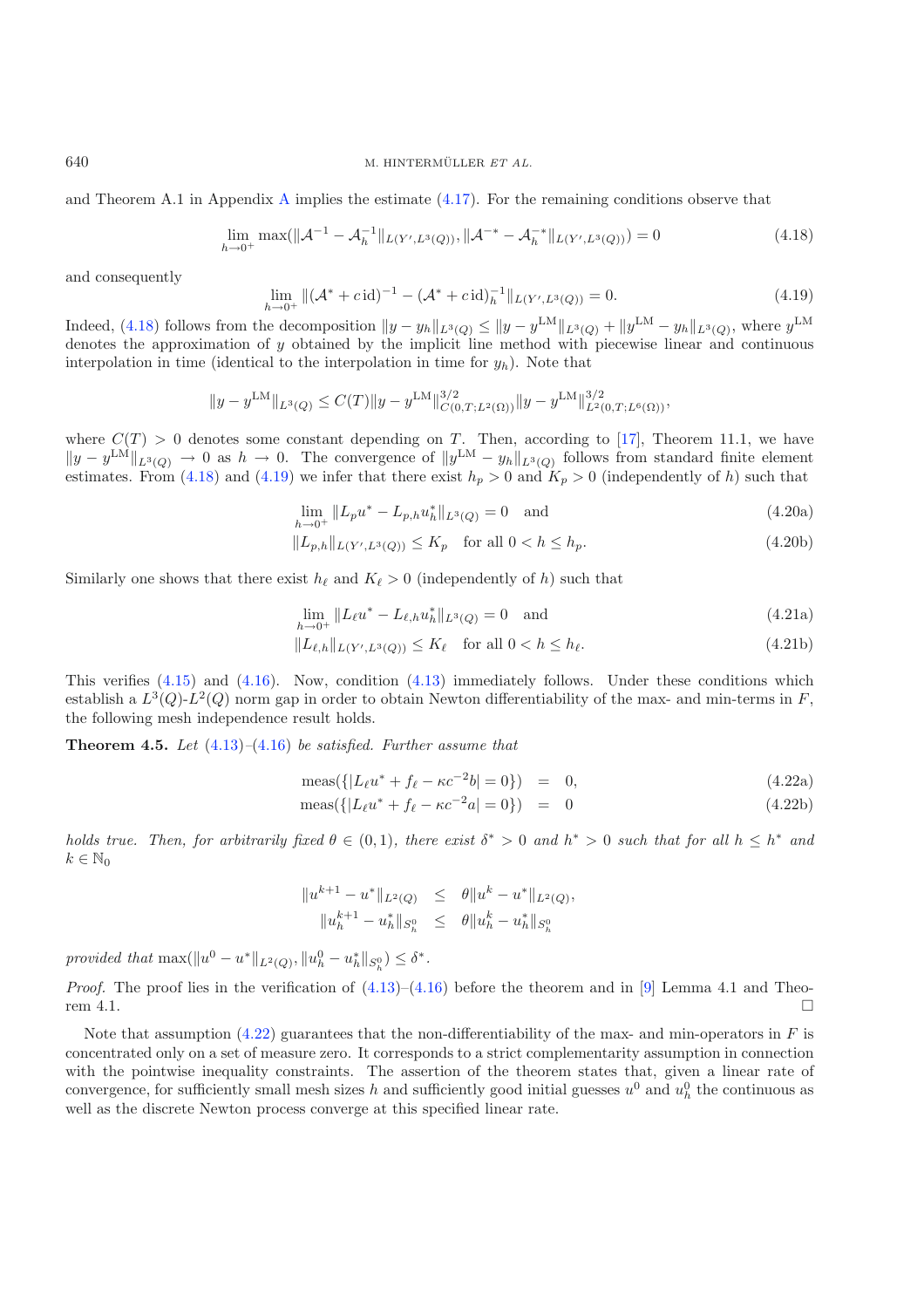Finally we remark that if one also has to consider discretizations  $a_h$ ,  $b_h$ ,  $u_{d,h}$ ,  $c_h$ ,  $f_h$  of the data a, b,  $u_d$ , c, f then, under our regularity assumptions, the corresponding interpolation errors tend to zero as  $h \to 0^+$  and our results remain true.

# 5. Preconditioning and numerical experiments

<span id="page-15-0"></span>In this section we validate our theoretical findings by numerical tests. Further, since the discretization yields large scale finite dimensional problems, we have to resort to iterative solvers for the subsystems occurring in our primal-dual active-set method. This requires suitable preconditioning of the system matrices. Here we propose preconditioning techniques taking into account the active/inactive set structure.

All test problems considered in this section are two-dimensional with  $\Omega = (0, 1) \times (0, 1)$ . Further, in all test cases the cost parameters had the values  $\alpha_Q \equiv 1$ ,  $\alpha_{\Omega} \equiv 10$ , and  $\kappa = 0.1$ . We present three examples including bilateral control-state constraints, degenerate solutions or lack of strict complementarity. While Example [5.1.1](#page-15-1) satisfies  $c > 0$ , in Examples [5.1.2–](#page-15-2)[5.1.3](#page-18-0) we consider situations where  $c < 0$ , *i.e.*, where a strict positivity assumption on c is violated. The latter assumption is standard in Lavrentiev-type regularization. However, as long as our assumptions [\(2.9\)](#page-5-6) and [\(3.4\)](#page-6-6) are satisfied our theoretical results remain true.

All coding is done in Matlab, and the computations are performed on a standard 1.7 GHz desktop PC.

### 5.1. **Presentation of the examples**

In this subsection we specify the numerical examples. We also highlight some properties of the respective solution such as degeneracy and lack of strict complementarity. By degeneracy we refer to situations where the primal quantity  $cu^* + y^*$  and/or the corresponding Lagrange multiplier  $\lambda^*$  exhibit a very flat transition into the active set and/or zero. The problem is said to satisfy strict complementarity, if  $({[c u^* + y^* - b]} =$  $0\} \cup \{ |cu^* + y^* - a| = 0 \} \cap \{ |\lambda^*| = 0 \}$  has zero measure. Lack of strict complementarity as well as degeneracy may complicate the numerical active set detection and, thus, may slow down a solution algorithm. It will turn out, however, that our semismooth Newton, or equivalently primal-dual active set, solver is not affected by these adverse situations.

#### <span id="page-15-1"></span>5.1.1. *Example: Bilateral constraints*

We consider problem (**[P](#page-3-0)**) with final time  $T = 1$ , heat conductivity  $\alpha = 0.1$ , weighting functions  $\alpha_Q \equiv 1$  and  $\alpha_{\Omega} \equiv 10$  in the cost functional, lower bound  $a \equiv 0.02$  and upper bound  $b \equiv 0.1$  for the inequality constraints, and  $c \equiv 0.1$ . Moreover, we have

$$
y_o(\mathbf{x}) = (1 - x_1)(1 - x_2)\sin(7\pi x_1 x_2)\cos(2\pi x_1),
$$
  
\n
$$
z_Q(t, \mathbf{x}) = 10y_o(\mathbf{x})\cos(2\pi tx_1),
$$
  
\n
$$
z_\Omega(\mathbf{x}) = \frac{1}{10}y_o\cos(2.4\pi Tx_1),
$$
  
\n
$$
u_d(t, \mathbf{x}) = (1 - x_1)(1 - x_2)\sin(2\pi x_1 x_2)e^t,
$$
  
\n
$$
f(t, \mathbf{x}) = 20x_1x_2(1 - x_1)(1 - x_2)\sin(\pi tx_1)
$$

for  $(t, \mathbf{x}) \in \overline{Q}$  and  $\mathbf{x} = (x_1, x_2) \in \overline{\Omega}$ .

Figures [1](#page-16-0)[–4](#page-17-0) show the active/inactive set structure at times  $t = 0.025$ ,  $t = 0.05$ ,  $t = 0.65$  and  $t = T = 1$ . The inactive set is displayed in white, the a-active set in gray, and in black the b-active set is shown. The solution is active from below throughout the whole time interval  $(0, T)$ . With respect to the upper bound b, we observe active and inactive zones over the entire time horizon.

#### <span id="page-15-2"></span>5.1.2. *Example: Degenerate solution*

In contrast to the previous example, we consider unilateral constraints of the type  $y + cu \leq b$ .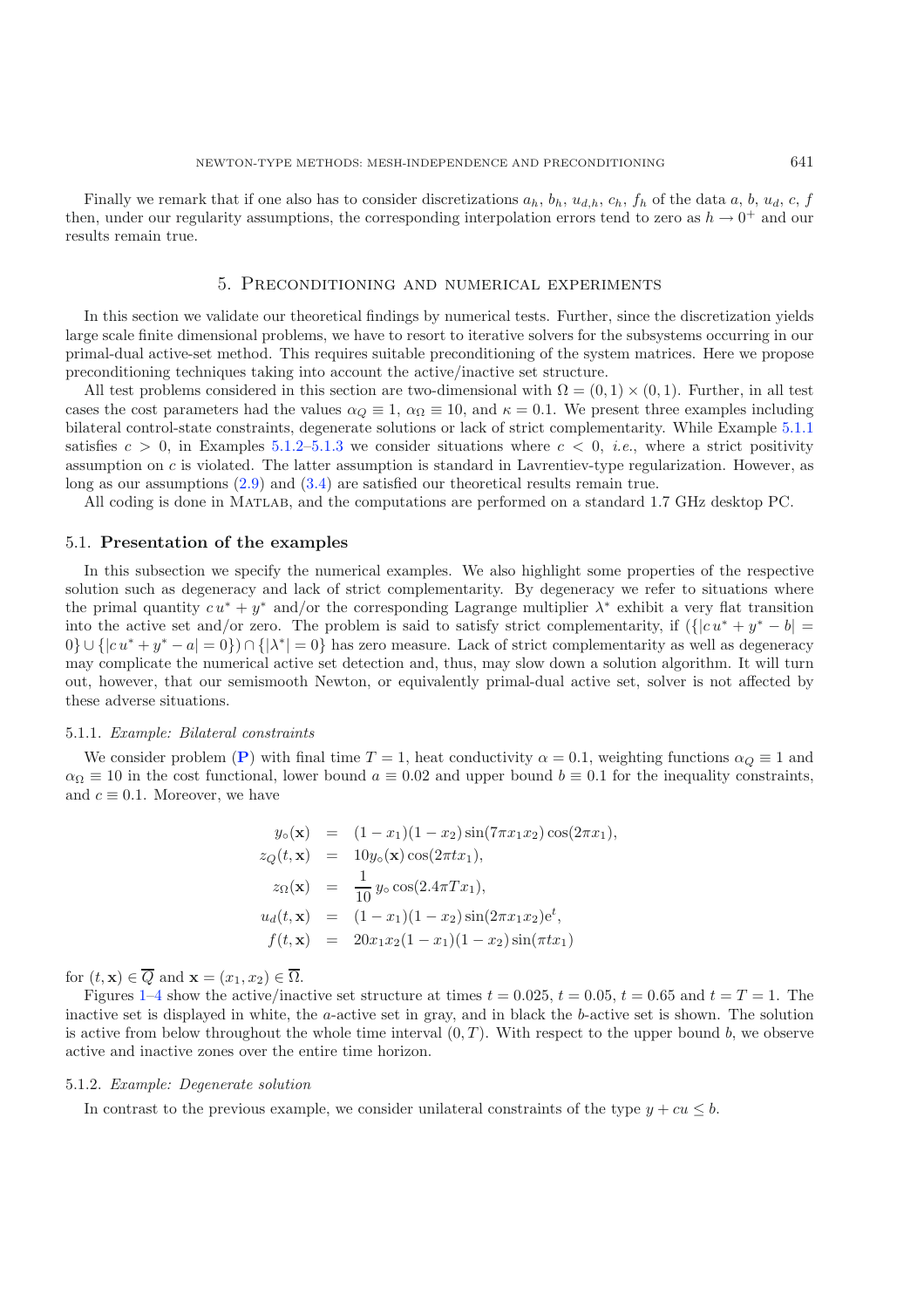<span id="page-16-0"></span>

FIGURE 1. Example [5.1.1:](#page-15-1) Inequality and active sets at time step  $t = 0.025$ .



FIGURE 2. Example [5.1.1:](#page-15-1) Inequality and active sets at time step  $t = 0.05$ .



FIGURE 3. Example [5.1.1:](#page-15-1) Inequality and active sets at time step  $t = 0.65$ .

Further data values are  $T = 1$ ,  $\alpha \equiv 0.1$ ,  $\alpha_Q \equiv 1$  and  $\alpha_{\Omega} \equiv 1$ . The upper bound is  $b \equiv 1$ , and  $c \equiv -0.1$ . Moreover, let

$$
y_{\circ}(\mathbf{x}) = (1 - x_1)(1 - x_2)\sin(7\pi x_1 x_2)\cos(2\pi x_1),
$$
  
\n
$$
z_Q(t, \mathbf{x}) = \frac{1}{\alpha_Q} \left( -\frac{\partial p^{\dagger}}{\partial t}(t, \mathbf{x}) - \Delta p^{\dagger}(t, \mathbf{x}) + \lambda^{\dagger}(t, \mathbf{x}) \right) + y^{\dagger}(t, \mathbf{x}),
$$
  
\n
$$
z_{\Omega}(\mathbf{x}) = y_{\circ}(\mathbf{x})(1 + T)\sin(3.6\pi T x_2),
$$
  
\n
$$
u_d(t, \mathbf{x}) = u^{\dagger}(t, \mathbf{x}) - \frac{1}{\alpha}(p^{\dagger}(t, \mathbf{x}) + c\lambda^{\dagger}(t, \mathbf{x})),
$$
  
\n
$$
f(t, \mathbf{x}) = \frac{\partial y^{\dagger}}{\partial t}(t, \mathbf{x}) - \Delta y^{\dagger}(t, \mathbf{x}) - u^{\dagger}(t, \mathbf{x}),
$$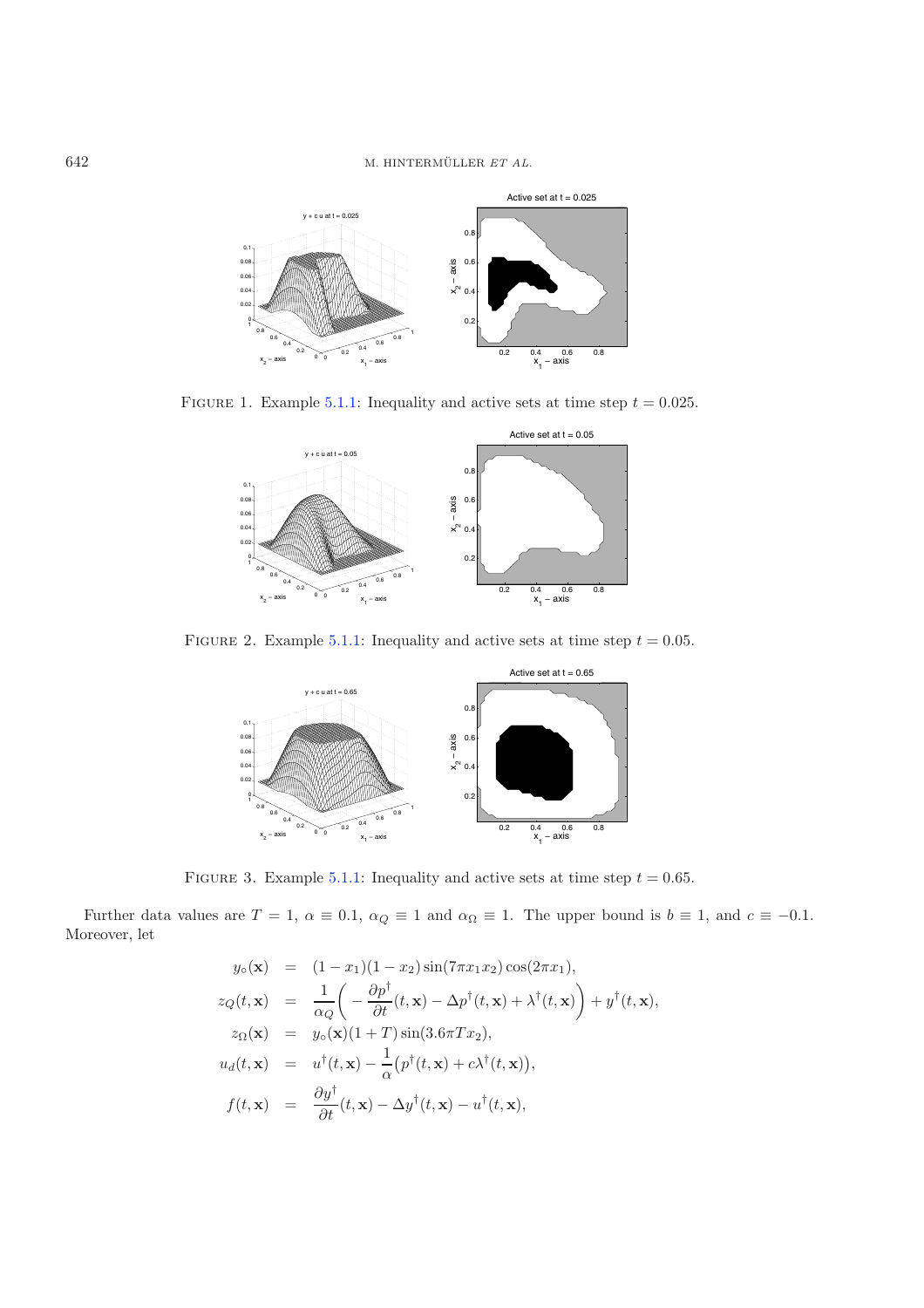

FIGURE 4. Example [5.1.1:](#page-15-1) Inequality and active sets at time step  $t = T = 1$ .

<span id="page-17-1"></span>

FIGURE 5. Example [5.1.2:](#page-15-2) Inequality and active sets at time step  $t = 0.01$ .

where

and

$$
y^{\dagger}(t, \mathbf{x}) = y_{\circ} \sin(3\pi tx_2)(1+t),
$$
  
\n
$$
p^{\dagger}(t, \mathbf{x}) = 10 \sin(3\pi x_1) \cos(3\pi x_2 + 1.5\pi) e^t,
$$
  
\n
$$
u^{\dagger}(t, \mathbf{x}) = \frac{1}{c} (y^{\dagger}(t, \mathbf{x}) - \vartheta(t) (\cos(3\pi tx_2) + 1) \eta(\mathbf{x}) - d),
$$
  
\n
$$
\lambda^{\dagger}(t, \mathbf{x}) = \begin{cases} 10y_{\circ}(\mathbf{x})^2 e^t & \text{in } Q_1 \\ 0 & \text{else,} \end{cases}
$$

$$
\eta(\mathbf{x}) = \begin{cases}\n1 - 4x_1 + 4x_1^2 & \text{for } 0 < x_1 \le 0.5, \\
0.9744 - 4x_1 + 4x_1^2 & \text{for } 0.58 \le x_1 < 1, \\
0 & \text{else,} \n\end{cases}
$$
\n
$$
\vartheta(t) = -5 + \frac{1}{9} \left( 184.6875 t - 241.375 t^2 + 97.1875 t^3 \right),
$$
\n
$$
Q_1 = \left\{ (t, x_1, x_2) \in Q : \vartheta(t) \left( \cos(3\pi t x_2) + 1 \right) \eta(\mathbf{x}) > 0 \right\}.
$$

Figures [5–](#page-17-1)[8](#page-18-1) show the active/inactive sets at times  $t = 0.01$ ,  $t = 0.59$ ,  $t = 0.60$  and  $t = 0.61$ . As in Example [5.1.1,](#page-15-1) the inactive set is displayed in white, the active set in black. Figures [6–](#page-18-2)[8](#page-18-1) clearly show degeneracy, *i.e.*, a very flat transition of  $y + cu$  into the active set, with respect to space and, when considering the slowly  $(in x<sub>2</sub>-direction)$  moving active area in the center of the figure, to a certain extent also in time.

<span id="page-17-0"></span>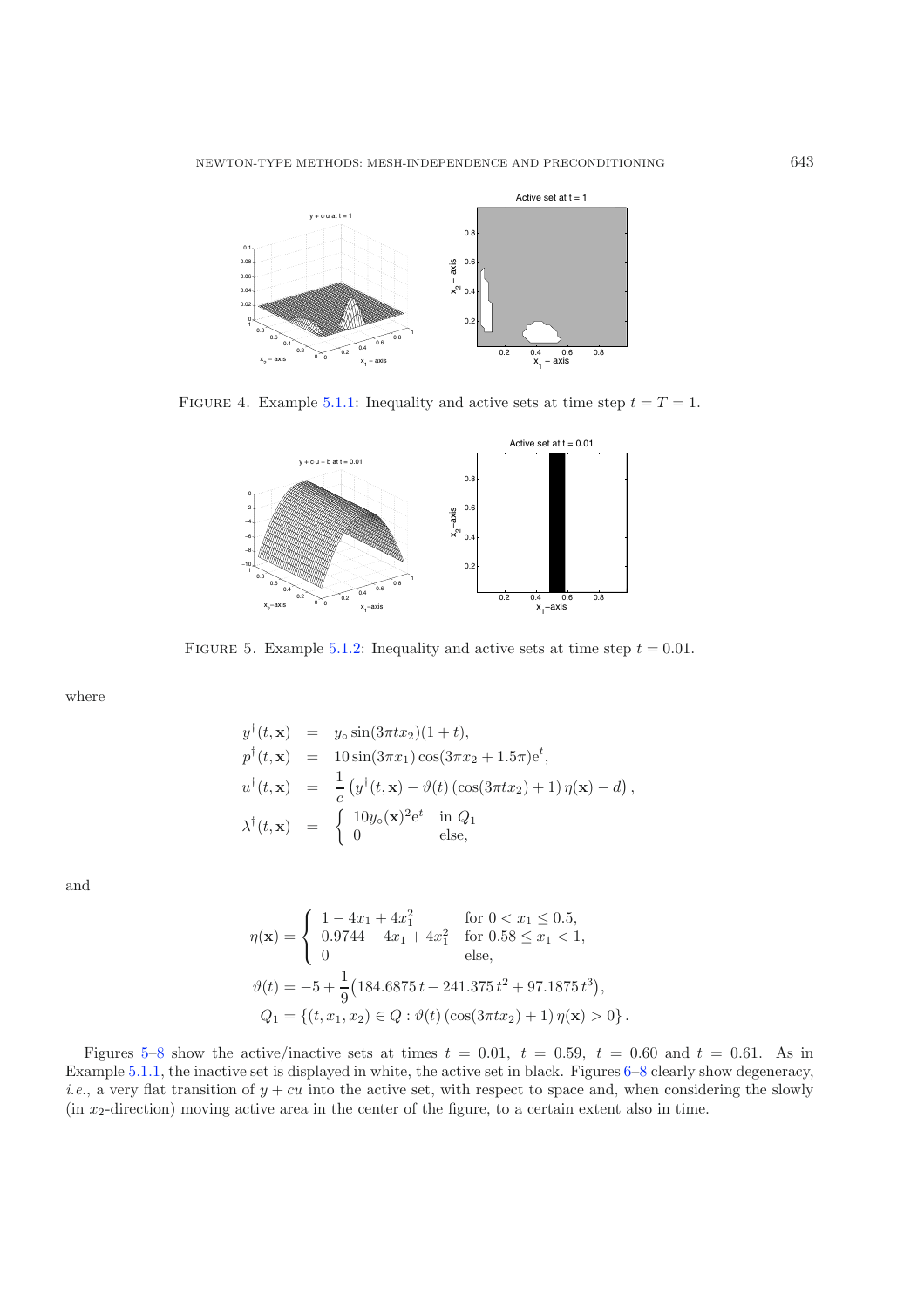<span id="page-18-2"></span>

FIGURE 6. Example [5.1.2:](#page-15-2) Inequality and active sets at time step  $t = 0.59$ .



FIGURE 7. Example [5.1.2:](#page-15-2) Inequality and active sets at time step  $t = 0.6$ .

<span id="page-18-1"></span>

FIGURE 8. Example [5.1.2:](#page-15-2) Inequality and active sets at time step  $t = 0.61$ .

# <span id="page-18-0"></span>5.1.3. *Example: Lack of strict complementarity*

This unilaterally constrained example is constructed such that the solution has areas lacking strict complementarity.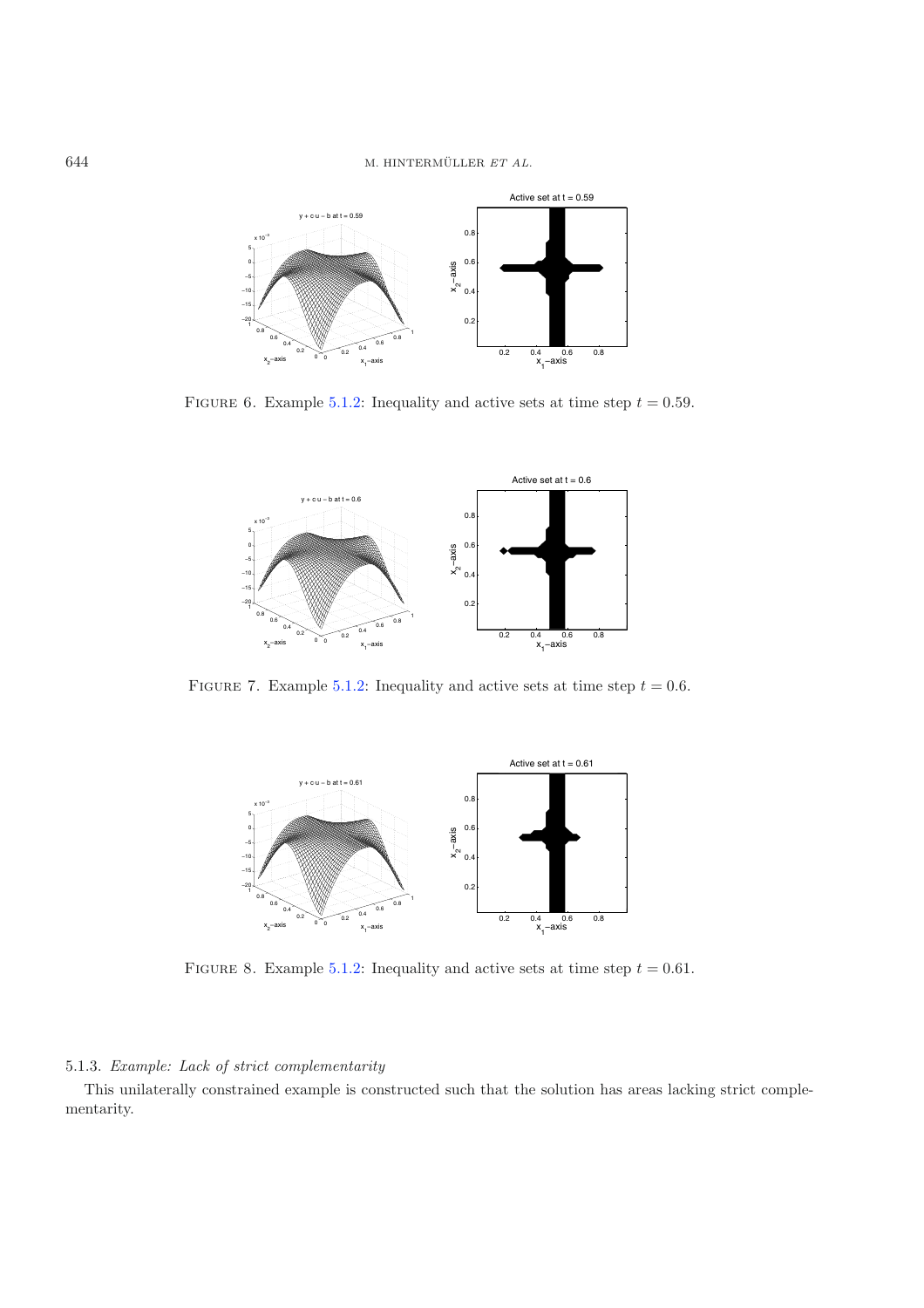<span id="page-19-0"></span>

FIGURE 9. Example [5.1.3:](#page-18-0) Inequality and active sets at time step  $t = 0.025$ .

We have  $T = 1$ ,  $\alpha \equiv 0.1$ ,  $\alpha_Q \equiv 1$  and  $\alpha_{\Omega} \equiv 1$ . The upper bound is  $b \equiv 1$ , and  $c \equiv -0.1$ . Moreover, we have

$$
y_{\circ}(\mathbf{x}) = (1 - x_1)(1 - x_2)\sin(7\pi x_1 x_2)\cos(2\pi x_1),
$$
  
\n
$$
z_Q(t, \mathbf{x}) = \frac{1}{\alpha_Q} \left( -\frac{\partial p^{\dagger}}{\partial t}(t, \mathbf{x}) - \Delta p^{\dagger}(t, \mathbf{x}) + \lambda^{\dagger}(t, \mathbf{x}) \right) + y^{\dagger}(t, \mathbf{x}),
$$
  
\n
$$
z_{\Omega}(\mathbf{x}) = y_{\circ}(\mathbf{x})(1 + T)\sin(3.6\pi T x_2),
$$
  
\n
$$
u_t(t, \mathbf{x}) = u^{\dagger}(t, \mathbf{x}) - \frac{1}{\alpha} \left( p^{\dagger}(t, \mathbf{x}) + c\lambda^{\dagger}(t, \mathbf{x}) \right),
$$
  
\n
$$
f(t, \mathbf{x}) = \frac{\partial y^{\dagger}}{\partial t}(t, \mathbf{x}) - \Delta y^{\dagger}(t, \mathbf{x}) - u^{\dagger}(t, \mathbf{x}),
$$

where

$$
y^{\dagger}(t, \mathbf{x}) = y_{\circ}(\mathbf{x}) (1 + \sin(\pi t^2)),
$$
  
\n
$$
p^{\dagger}(t, \mathbf{x}) = 10 \sin(3\pi x_1) \cos(3\pi x_2 + 1.5\pi) e^t,
$$
  
\n
$$
u^{\dagger}(t, \mathbf{x}) = -\frac{1}{c} (y^{\dagger}(t, \mathbf{x}) - \min \{\eta - t, 0\} + b),
$$
  
\n
$$
\lambda^{\dagger}(t, \mathbf{x}) = \begin{cases} 10y_{\circ}(\mathbf{x})^2 e^t & \text{on } Q_1 \\ 0 & \text{else,} \end{cases}
$$

and

$$
\eta(\mathbf{x}) = 20(1 - x_1)(1 - x_2)x_1x_2\cos(\pi x_1x_2) - 1.3,
$$
  
\n
$$
Q_1 = \{(t, \mathbf{x}) \in Q : \eta(\mathbf{x}) + \min\{t, 0.6\} > 0\}.
$$

Figures [9–](#page-19-0)[12](#page-20-1) show the value for  $\lambda^* + \sigma (y^* - c \cdot u^* - b)$  and the active sets at times  $t = 0.025$ ,  $t = 0.5$ ,  $t = 0.7$  and  $t = 1$ . The inactive set is displayed in white, the strongly active set, *i.e.* the set where strict complementarity holds true, in black. The weakly active set, which is the set where  $y^* + cu^* - b = 0$ , and the dual variable  $\lambda^* = 0$ , are displayed in gray.

Figure [10](#page-20-2) shows the active set at the center of the domain  $\Omega$ . In Figures [11](#page-20-3) and [12](#page-20-1) an annulus area with lack of strict complementarity surrounding the active set can be observed.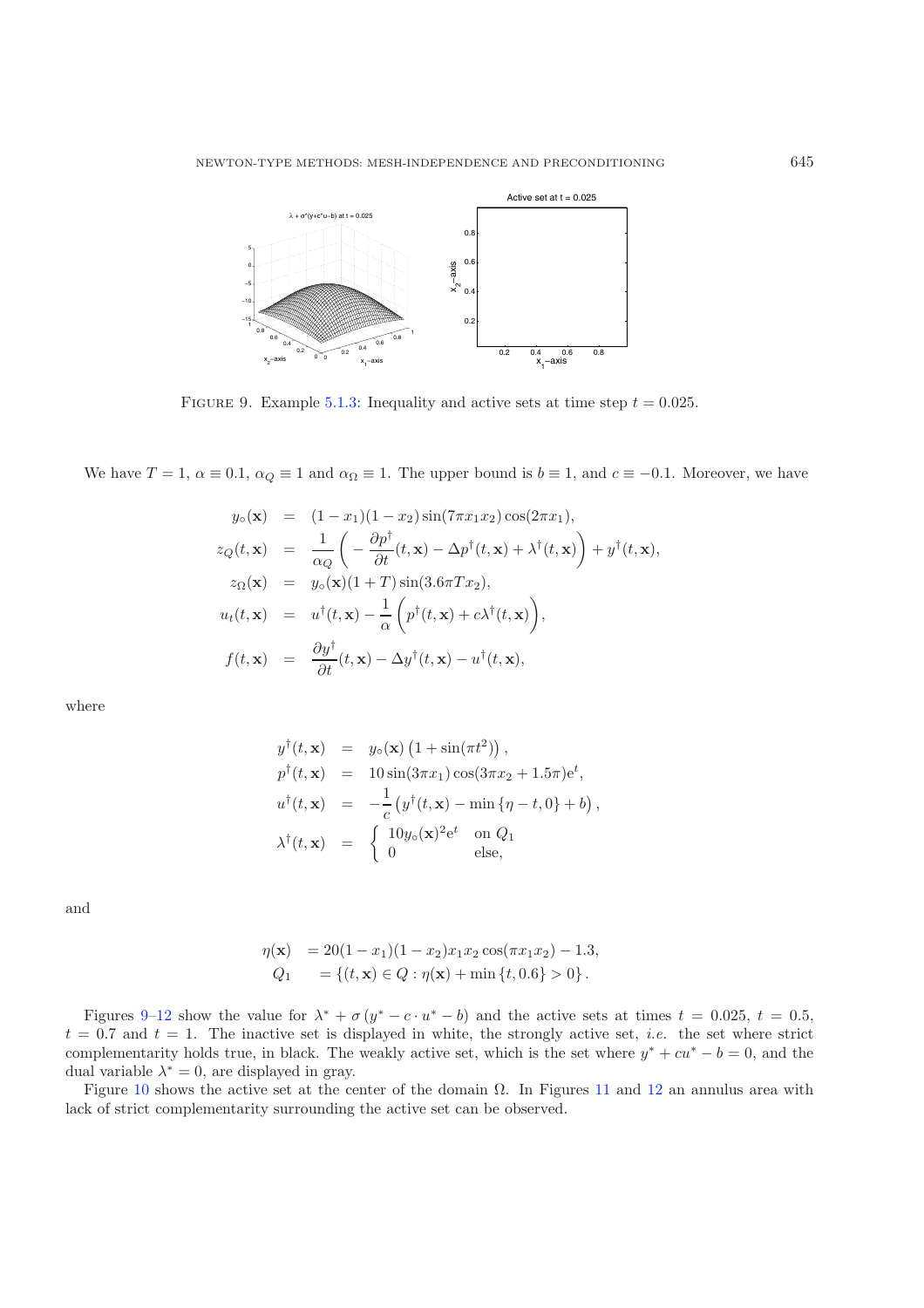<span id="page-20-2"></span>

FIGURE 10. Example [5.1.3:](#page-18-0) Inequality and active sets at time step  $t = 0.5$ .

<span id="page-20-3"></span>

FIGURE 11. Example [5.1.3:](#page-18-0) Inequality and active sets at time step  $t = 0.7$ .

<span id="page-20-1"></span>

<span id="page-20-0"></span>FIGURE 12. Example [5.1.3:](#page-18-0) Inequality and active sets at time step  $t = 1$ .

# 5.2. **Solving the linear system**

In every step of the discretized primal-dual active set method (resp. semismooth Newton method) a linear system of the form

$$
\begin{pmatrix}\nM_1^k & M_2^k \\
(M_2^k)^T & M_4^k\n\end{pmatrix}\n\begin{pmatrix}\ny^{k+1} \\
p^{k+1}\n\end{pmatrix} =\n\begin{pmatrix}\nr_1^k \\
r_2^k\n\end{pmatrix}
$$
\n(5.1)

has to be solved. Above,  $M_1^k \in \mathbb{R}^{n^2 m \times n^2 m}$  is an invertible matrix,  $M_2^k \in \mathbb{R}^{n^2 m \times n^2 m}$  is an upper block triangular matrix, and  $M_4^k \in \mathbb{R}^{n^2 m \times n^2 m}$  is not invertible, in general. In our numerical tests we study several preconditioned iterative solvers.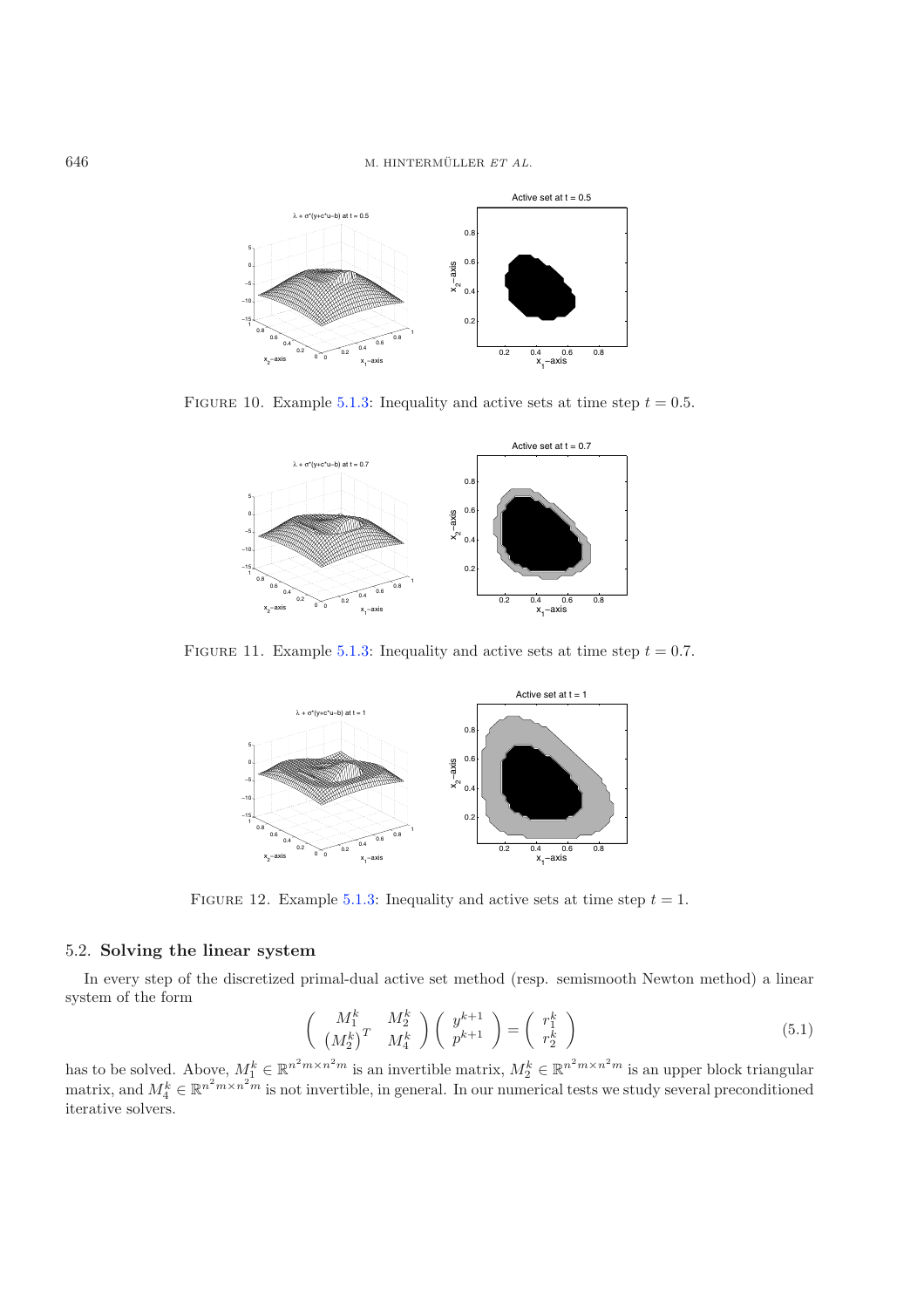#### 5.2.1. *Preconditioned reduced system*

The system [\(5.1\)](#page-20-0) can be solved by a GMRES iteration. In order to speed up the process we employ a problem related preconditioner which is based on the active and inactive set structure. In fact, we use an incomplete LU-factorization of an approximation of the  $M_2^k$ -block in [\(5.1\)](#page-20-0). Recall that  $M_2^k$  is the discretization of the operator  $-\frac{\partial}{\partial t} - \Delta - \frac{1}{c}\chi_{A^k}$ . If we define  $M_2 \in \mathbb{R}^{n^2 m}$  as the discretization of  $-\frac{\partial}{\partial t} - \Delta$ , then  $M_2^k$  can be written as the sum of a constant part and a part depending on the active set of the previous iteration; *i.e.*,  $M_2^k = M_2 - D^k$ , where  $D^k$  is the discretization of  $\frac{1}{c}\chi_{A^k}$ . Let  $\tilde{L}$  and  $\tilde{U}$  be the lower and upper triangular, respectively, incomplete LU-factors of the constant part  $M_2$ , *i.e.*,  $\tilde{L}\tilde{U} \approx \tilde{P}M_2$ , where  $\tilde{P}$  is a permutation matrix. Then, instead of [\(5.1\)](#page-20-0), we solve the equivalent system

$$
\begin{pmatrix}\n\tilde{P}M_1^k \tilde{P}^T & \tilde{P}M_2^k \\
\left(M_2^k\right)^T \tilde{P}^T & M_4^k\n\end{pmatrix}\n\begin{pmatrix}\n\tilde{y}^{k+1} \\
p^{k+1}\n\end{pmatrix} = \begin{pmatrix}\n\tilde{P}r_1^k \\
r_2^k\n\end{pmatrix}
$$
\n(5.2)

$$
y^{k+1} = \tilde{P}^T \tilde{y}^{k+1}.
$$
 (5.3)

<span id="page-21-4"></span>The preconditioner is realized by solving

<span id="page-21-0"></span>
$$
\begin{pmatrix}\n0 & \tilde{L}\tilde{U} \\
\tilde{U}^T \tilde{L}^T & 0\n\end{pmatrix}\n\begin{pmatrix}\n\tilde{y}^{k+1} \\
p^{k+1}\n\end{pmatrix} = r
$$
\n(5.4)

for some given right hand side  $r \in \mathbb{R}^{2n^2m}$ . In our numerical tests the following correction term in [\(5.4\)](#page-21-0) improved the effect of the preconditioner:

<span id="page-21-2"></span>
$$
\tilde{U}^T \tilde{L}^T y^{k+1} = \tilde{r}_2 \n\tilde{L} \tilde{U} p^{k+1} = \tilde{r}_1 - \tilde{P} M_1^k \tilde{P}^T y^{k+1},
$$
\n(5.5)

where  $\tilde{r}_1$  denotes the vector containing the first  $n^2m$  components of a given right hand side r and  $\tilde{r}_2$  denotes the vector containing the second  $n^2m$  components of r. Note that the correction term on the right hand side of the second equation provides information contained in  $M_1^k$ .

#### 5.2.2. *Preconditioned Schur complement*

As an alternative to the preceding approach, for solving the linear system [\(5.1\)](#page-20-0) a reduction to a symmetric positive definite system and a subsequent application of the CG-method can be employed.

<span id="page-21-1"></span>Computing the Schur complement, the linear system [\(5.1\)](#page-20-0) is equivalent to

$$
\left( \left( M_2^k \right)^T \left( M_1^k \right)^{-1} M_2^k - M_4^k \right) p^{k+1} = \left( M_2^k \right)^T \left( M_1^k \right)^{-1} r_1^k - r_2^k \tag{5.6}
$$

$$
y^{k+1} = (M_1^k)^{-1} (r_1^k - M_2^k p^{k+1}). \tag{5.7}
$$

If  $M_2^k$  is invertible, then the system matrix in  $(5.6)$  is positive definite. In this case  $(5.6)$  can be solved by using a preconditioned conjugate gradient method. In this work, we tested several preconditioning techniques. The following scheme produced the best results.

Let the matrices L, U, P be the outcome of an incomplete LU-factorization of the constant part  $M_2^T$ , *i.e.*  $LU \approx PM_2^T$ . The idea behind the preconditioning of the equation [\(5.6\)](#page-21-1) is to neglect the matrix  $M_4^k$  and to solve the equation  $M_2^T (M_1^k)^{-1} M_2 p = r$  for a given right hand side r. We approximate the latter equation by using the incomplete factorization. This leads to the following system

<span id="page-21-3"></span>
$$
LU\left(M_1^k\right)^{-1}U^TL^T\tilde{p} = Pr
$$
  
\n
$$
p = P^T\tilde{p}.
$$
\n(5.8)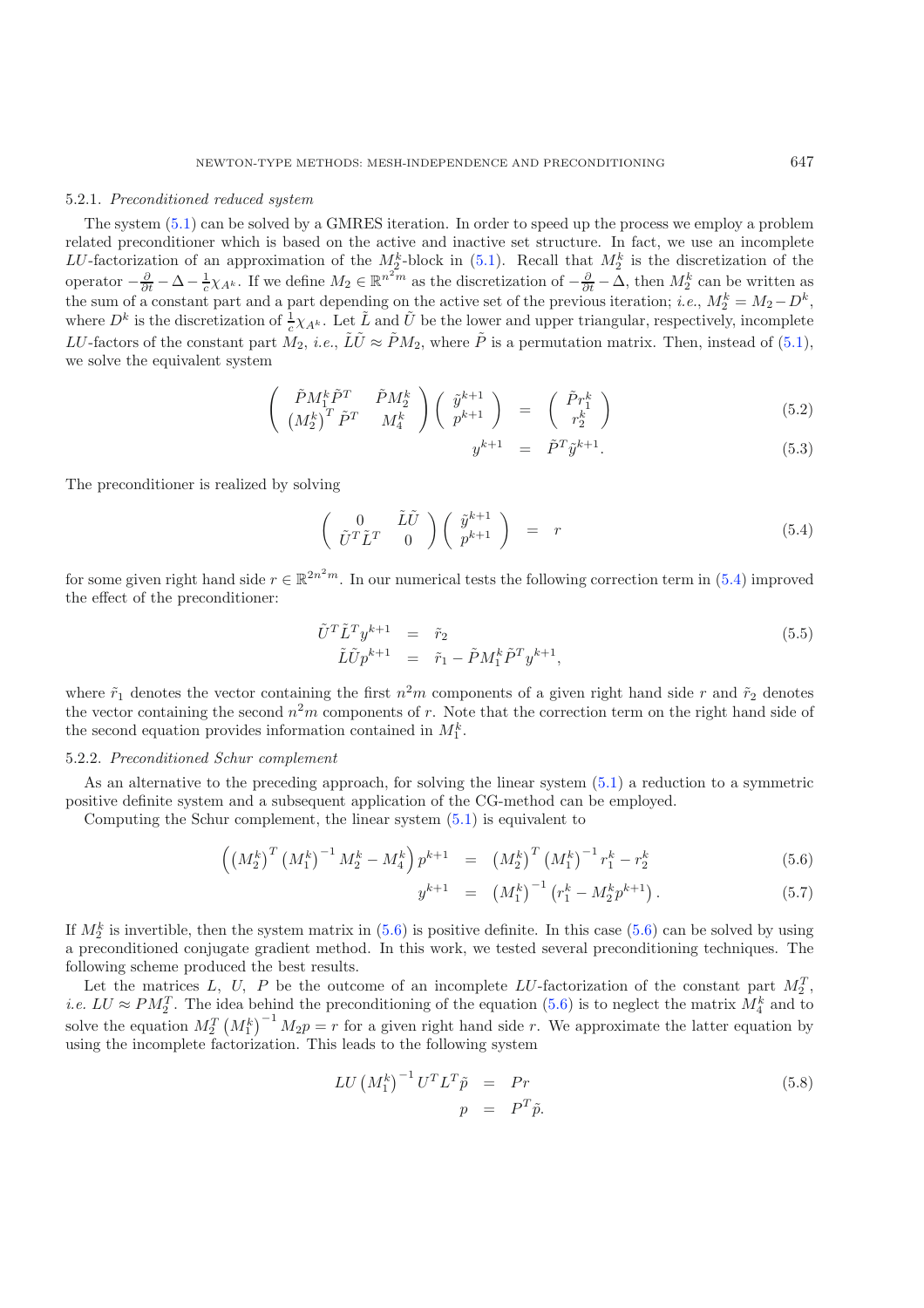Table 1. Comparison of the total number of inner iterations and CPU-time for Example [5.1.1](#page-15-1) solving the full system.

|    |    | Precond. $(5.4)$ |           | Precond. $(5.5)$ |        |
|----|----|------------------|-----------|------------------|--------|
|    |    | $\#$ it          | CPU<br>(s | $\#$ it          | CPU(s) |
| 30 | 20 | 41               | 47.01     | 25               | 33.82  |
| 30 | 30 | 43               | 84.15     | 25               | 58.49  |
| 40 | 30 | 49               | 190.33    | 30               | 143.31 |
| 40 | 40 | 49               | 312.31    | 30               | 219.44 |
| 50 | 40 | 58               | 766.31    | 35               | 574.41 |

<span id="page-22-1"></span>Table 2. Comparison of the total number of inner iterations and CPU-time for Example [5.1.1](#page-15-1) solving the reduced system.

|    |    | (5.8)<br>Precond. |        | SSOR-CG |         |
|----|----|-------------------|--------|---------|---------|
|    |    | $\#$ it           | CPU(s) | $\#$ it | CPU(s)  |
| 30 | 20 | 58                | 41.65  | 2392    | 266.77  |
| 30 | 30 | 61                | 70.64  | 2543    | 436.39  |
| 40 | 30 | 95                | 191.89 | 4414    | 1500.32 |
| 40 | 40 | 100               | 297.56 | 4716    | 2249.85 |
| 50 | 40 | 164               | 800.62 | 7162    | 5610.81 |

In our numerics, in order to further reduce the computational cost, we replace  $M_1^k$  by a diagonal matrix  $\tilde{M}_1^k$ , which arises from a mass lumping technique.

#### 5.3. **Discussion**

Next we discuss the effect of the preconditioning techniques. Further we verify our theoretical mesh independence and fast local convergence results.

### 5.3.1. *Effect of preconditioning*

For Example [5.1.1,](#page-15-1) Table [1](#page-22-0) compares the effect of the preconditioners [\(5.4\)](#page-21-0) and [\(5.5\)](#page-21-2), respectively, when using the GMRES-method for solving the reduced system [\(5.2\)](#page-21-4). For the same test example, in Table [2](#page-22-1) we compare the performance of the CG method for solving the reduced system [\(5.6\)](#page-21-1) and when using the preconditioning scheme [\(5.8\)](#page-21-3) and a standard SSOR-CG preconditioner, respectively.

Based on our experience resulting also from further test runs (including Examples [5.1.2](#page-15-2) and [5.1.3\)](#page-18-0) and based on the results displayed in Tables [1](#page-22-0) and [2](#page-22-1) we draw the following conclusions:

- The correction step added in  $(5.5)$  improves the performance of the preconditioner significantly.
- The preconditioning scheme [\(5.8\)](#page-21-3) is clearly more effective than a standard SSOR-CG preconditioner.
- Compared to the preconditioners for the Schur complement, the preconditioners used for the reduced system show a remarkable stability of the number of iterations (#it) with respect to varying mesh size.
- The preconditioned GMRES solvers for the reduced system require more memory than the preconditioned Schur complement solvers.

#### 5.3.2. *Dependence on the mesh-size*

In Table [3](#page-23-1) we document the results for Examples [5.1.1](#page-15-1)[–5.1.3](#page-18-0) for various mesh sizes. In order to further reduce the computational burden, we employ an inexact semismooth Newton (respectively primal-dual active set) method. In fact, the Newton system in every iteration of the method is solved to a relative residual ( $res_{rel}$ )

<span id="page-22-0"></span>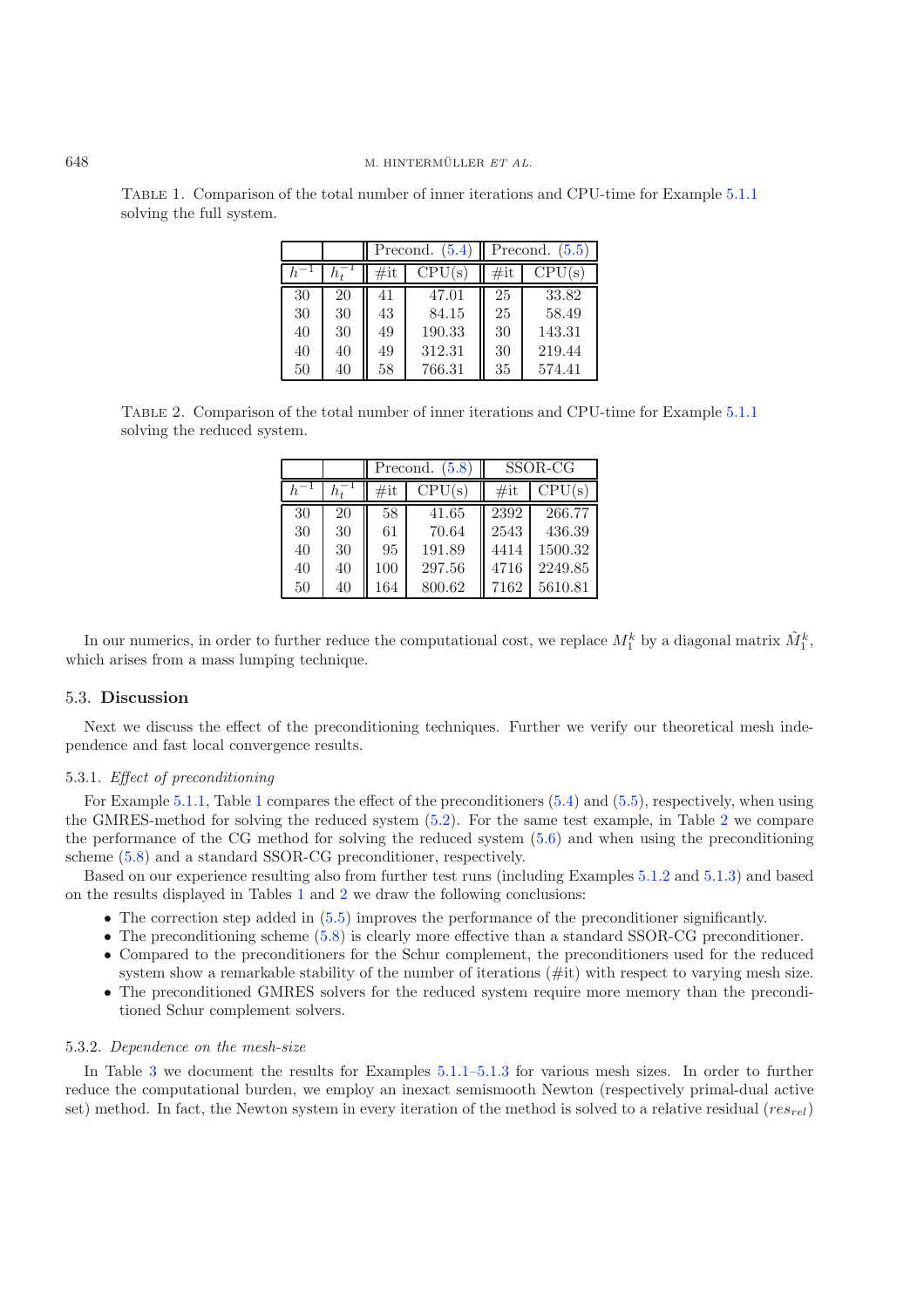|          |    | Ex. 5.1.1      | Ex. 5.1.2 | Ex. $5.1.3$ |
|----------|----|----------------|-----------|-------------|
| $h^{-1}$ |    | #it            | $\#$ it   | #it         |
| $30\,$   | 20 |                | 6         | 6           |
| $30\,$   | 30 | 4              | 6         | 8           |
| 40       | 30 | 4              | 5         | 7           |
| 40       | 40 | 4              | 6         | 6           |
| 50       | 40 | 4              | 5         | 6           |
| $50\,$   | 50 | 4              | 6         | 6           |
| 60       | 60 | $\overline{5}$ | 5         | 6           |
| 64       | 64 | $\overline{5}$ | 5         | 6           |
| 64       | 96 | $\overline{5}$ | 5         | 6           |

<span id="page-23-1"></span>Table 3. Number of SSN iterations for Examples [5.1.1](#page-15-1)[–5.1.3.](#page-18-0)

norm accuracy smaller than a tolerance  $\varepsilon^k$ . The quantity  $\varepsilon^k$  is initialized by  $\varepsilon^1 := 0.1$ . Then, in each semismooth Newton iteration the tolerance is computed as

$$
\varepsilon^{k+1} = \max\left\{ \varepsilon_{min}, \min\left\{ 0.8 \, \varepsilon^k, 10^{-3} \, \| res_{rel} \| \right\} \right\}
$$

with  $\varepsilon_{min} = 10^{-9}$ . The semismooth Newton algorithm is terminated if either the active sets of two consecutive iterations do not change, or as soon as the norm of the NCP-function based reformulation of the complementarity system is smaller than  $\varepsilon_s$  and  $||res_{rel}|| < \varepsilon_s$ . The stopping tolerance is chosen as  $\varepsilon_s = \varepsilon_{min}/h^2$ .

The results displayed in Table [3](#page-23-1) clearly verify the mesh independent behavior for all three examples.

#### 5.3.3. *Superlinear convergence*

In this section the convergence behaviour of the algorithm is investigated. Our theoretical results in Section [4](#page-9-0) predict a locally superlinear rate.

For Example [5.1.1](#page-15-1) with a mesh size  $h^{-1} = 64$  and a time step size  $h_t^{-1} = 96$ , the quotients  $||u_h^{k+1} - u_h^*||_{S_h^0}/||u_h^k \|u_h^*\|_{S_h^0}$  and  $\|y_h^{k+1} - y_h^*\|_{S_h^1}/\|y_h^k - y_h^*\|_{S_h^1}$  are plotted in Figure [13.](#page-24-0) As before, we employ an inexact semismooth Newton method, but now with  $\varepsilon_{min} = 10^{-10}$ . The reference (exact) solution was computed by using smaller stopping tolerances, *i.e.*,  $\varepsilon = 10^{-12}$  for the inner iterations and  $\varepsilon/h^2$  for the complementarity condition and the norm of the relative residual for the outer iterations.

In all cases shown in Figures [13](#page-24-0) and [14](#page-24-1) we find that the respective quotient is decreasing to zero as the iteration number k is increased. This behavior indicates a superlinear convergence rate of our method. Moreover, combining these results with the ones of the preceding section the superlinear rate appears to be even mesh independent.

### A. EMBEDDING RESULT

<span id="page-23-0"></span>We define the Sobolev space

$$
H^{1,1/2}(Q) = H^{1/2}(0,T;L^2(\Omega)) \cap L^2(0,T;H^1(\Omega)).
$$

**Theorem A.1.** *The following continuous embedding holds true:*

$$
H^{1,1/2}(Q) \subset L^q(Q) \text{ for } q \in \left(2, \frac{10}{3}\right).
$$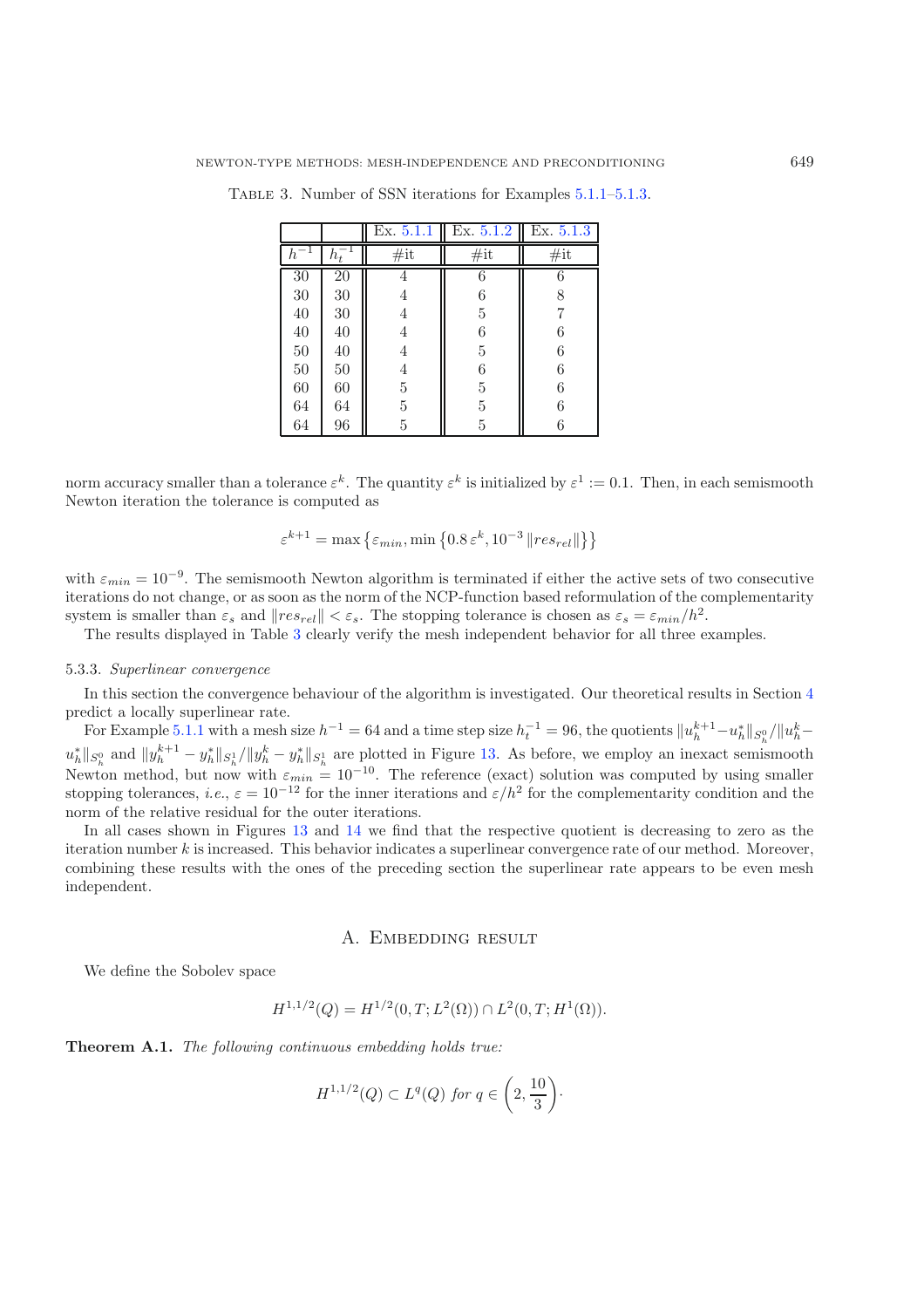# 650 M. HINTERMÜLLER ET AL.

<span id="page-24-0"></span>

FIGURE 13. Quotients for convergence rate for Example [5.1.1.](#page-15-1)

<span id="page-24-1"></span>

FIGURE 14. Errors for convergence rate for Example [5.1.1.](#page-15-1)

<span id="page-24-2"></span>*Proof.* First recall that  $H^1(\Omega) \subset L^6(\Omega)$  for  $\Omega \subset \mathbb{R}^d$ ,  $d \leq 3$ . Moreover, we have

$$
H^{1/2}(0,T;L^2(\Omega)) \subset L^{\hat{q}}(0,T;L^2(\Omega)) \text{ for } \hat{q} \in [2,+\infty),
$$

which follows from [\[19\]](#page-26-12), Remark 1, p. 328. Hence, we conclude

$$
H^{1,1/2}(Q) \subset L^2(0,T;L^6(\Omega)) \cap L^{\hat{q}}(0,T;L^2(\Omega)) \text{ for } \hat{q} \in [2,+\infty). \tag{1.9}
$$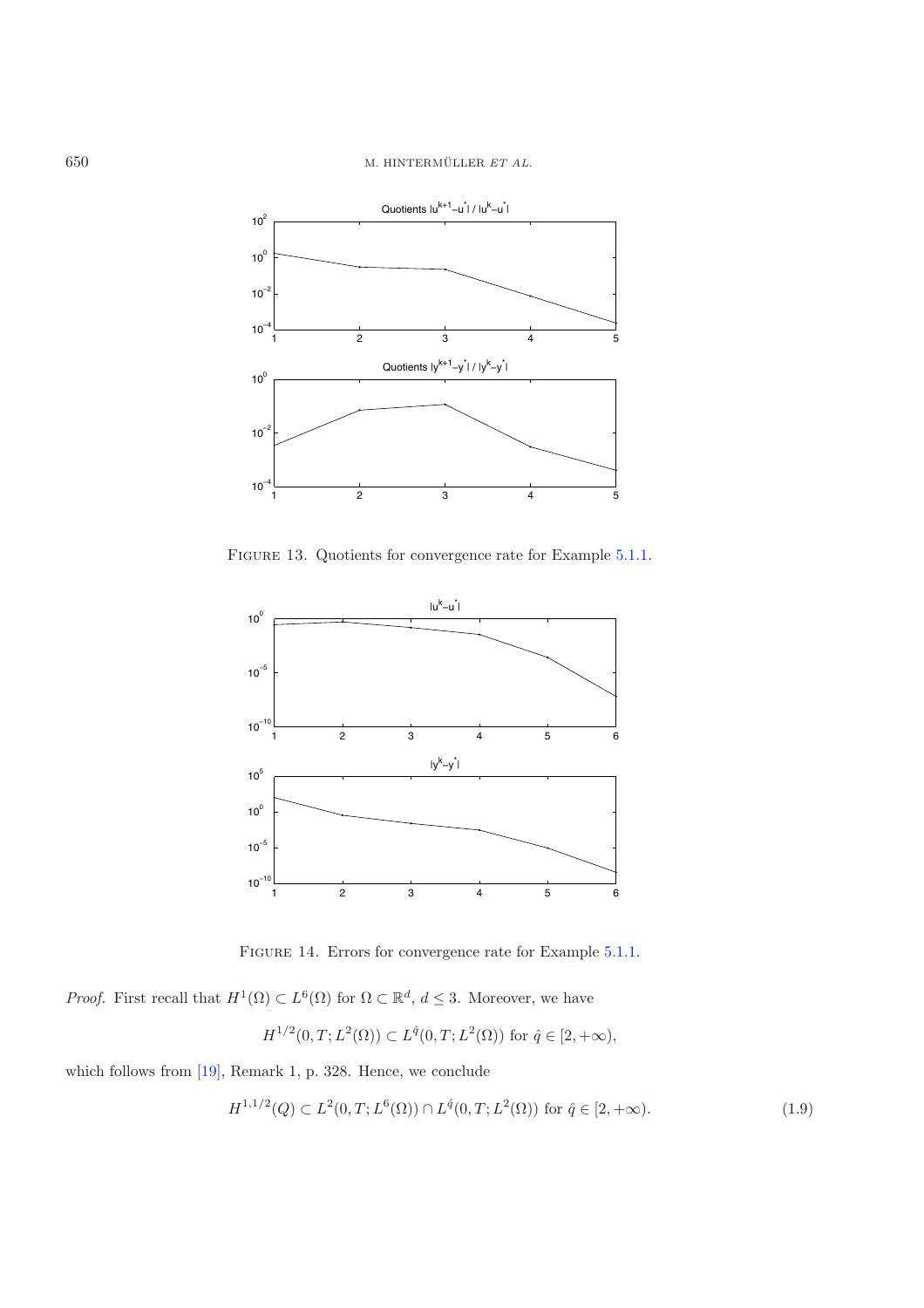<span id="page-25-9"></span><span id="page-25-7"></span>Subsequently, let  $2 < q = (q - r) + r$ ,  $0 \le r \le q$ ,  $p_1, p_2, s_1, s_2 \in [1, +\infty)$  with

$$
p_1^{-1} + p_2^{-1} = 1 \text{ and } s_1^{-1} + s_2^{-1} = 1. \tag{1.10}
$$

Further, the following conditions have to hold true:

<span id="page-25-8"></span>
$$
p_1(q - r) = 6, \quad rp_2 = 2, \quad s_1(q - r) = 2, \quad rs_2 = \kappa,
$$
\n(1.11)

with  $\kappa > 0$ . Then, we have

$$
\int_{0}^{T} \int_{\Omega} |y(t, \mathbf{x})|^{q} d\mathbf{x} dt \leq \int_{0}^{T} ||y||_{L^{q}(\Omega)}^{q-r} ||y||_{L^{2}(\Omega)}^{r} dt
$$
  
\n
$$
\leq ||y||_{L^{2}(0,T;L^{6}(\Omega))}^{q-r} ||y||_{L^{\kappa}(0,T;L^{2}(\Omega))}^{r},
$$
\n(1.12)

where we used  $1/s_1 = 2/(q - r)$  and  $1/s_2 = r/\kappa$ . The conditions in [\(1.10\)](#page-25-7) yield

$$
q = 6 - 2r
$$
 and  $q = 2 + \frac{r(\kappa - 2)}{\kappa}$ . (1.13)

The requirement  $q > 2$  yields  $\kappa > 2$  and  $r < 2$ . The second relation in [\(1.13\)](#page-25-8) implies  $2 < q < 2 + r < 4$ . Let  $q = 4 - \epsilon$  with  $\epsilon \in (0, 2)$ . Then,

$$
p_1 = \frac{4}{2 - \epsilon}
$$
,  $p_2 = \frac{4}{2 + \epsilon}$ ,  $s_1 = \frac{4}{3(2 - \epsilon)}$ ,  $s_2 = \frac{2\kappa}{2 + \epsilon}$ .

Now,  $(1.10)$  and  $\kappa > 2$  imply  $\epsilon \in (2/3, 2)$ . Hence,

$$
q\in \bigg(2,\frac{10}{3}\bigg)\cdot
$$

The assertion follows from  $(1.9)$ , which implies that the right hand side in  $(1.12)$  is bounded.

*Acknowledgements*. The authors are indebted to the referees for their comments which helped to improve the presentation. The authors gratefully acknowledge support by the Austrian Science Fund FWF under grant No. P16760-N12. M.H. and I.K. also acknowledge support by the Austrian Federal Ministry of Education, Science and Culture (bm:bwk) and the FWF under START-program Y305 "Interfaces and Free Boundaries".

#### **REFERENCES**

- <span id="page-25-2"></span>[1] R.A. Adams, Sobolev Spaces, Pure and Applied Mathematics **65**. Academic Press, New York-London (1975).
- <span id="page-25-0"></span>[2] A. Battermann and M. Heinkenschloss, Preconditioners for Karush-Kuhn-Tucker matrices arising in the optimal control of distributed systems, in Control and estimation of distributed parameter systems (Vorau, 1996), Internat. Ser. Numer. Math. **126** (1998) 15–32.
- [3] A. Battermann and E.W. Sachs, Block preconditioners for KKT systems in PDE-governed optimal control problems, in Fast solution of discretized optimization problems (Berlin, 2000), Internat. Ser. Numer. Math. **138** (2001) 1–18.
- <span id="page-25-1"></span>[4] G. Biros and O. Ghattas, Parallel Lagrange-Newton-Krylov-Schur methods for PDE-constrained optimization. I. The Krylov-Schur solver. SIAM J. Sci. Comput. **27** (2005) 687–713.
- <span id="page-25-4"></span>[5] R. Dautray and J.-L. Lions, Evolution Problems I, Mathematical Analysis and Numerical Methods for Science and Technology **5**. Springer-Verlag, Berlin (1992).
- <span id="page-25-3"></span>[6] L.C. Evans, Partial Differential Equations, Graduate Studies in Mathematics **19**. American Mathematical Society, Providence, Rhode Island (1998).
- [7] C. Geiger and C. Kanzow, Theorie und Numerik restringierter Optimierungsaufgaben. Springer-Verlag, Berlin (2002).
- <span id="page-25-6"></span><span id="page-25-5"></span>[8] W. Hackbusch, Optimal *Hp,p/*<sup>2</sup> error estimates for a parabolic Galerkin method. SIAM J. Numer. Anal. **18** (1981) 681–692.

 $\Box$